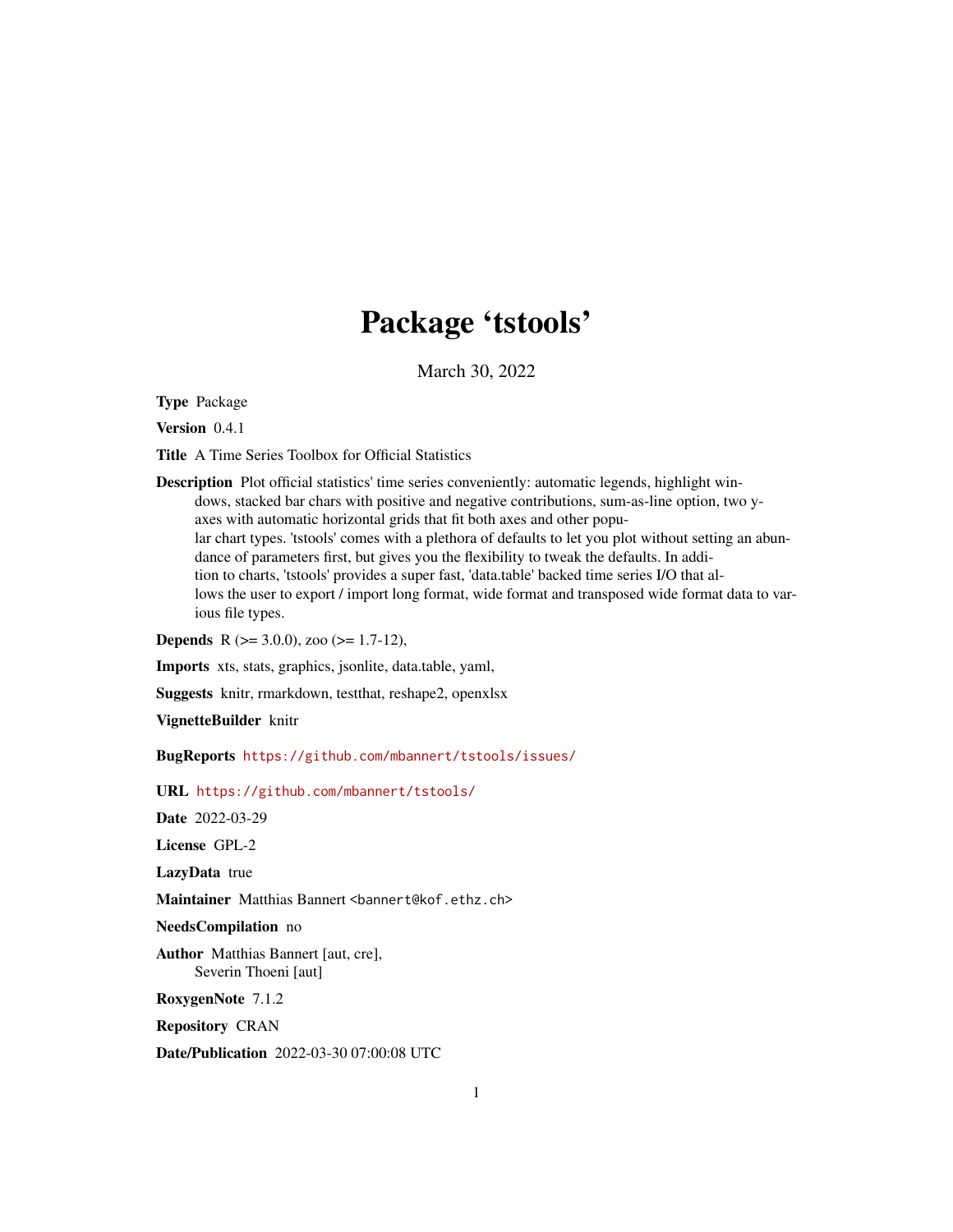## <span id="page-1-0"></span>R topics documented:

|                                                                                                                         |  |  |  | $\overline{2}$ |
|-------------------------------------------------------------------------------------------------------------------------|--|--|--|----------------|
|                                                                                                                         |  |  |  | 3              |
|                                                                                                                         |  |  |  | $\overline{3}$ |
|                                                                                                                         |  |  |  | $\overline{4}$ |
|                                                                                                                         |  |  |  | $\overline{4}$ |
|                                                                                                                         |  |  |  | 5              |
|                                                                                                                         |  |  |  | 5              |
|                                                                                                                         |  |  |  | 6              |
| fill year with $\text{nas } \ldots \ldots \ldots \ldots \ldots \ldots \ldots \ldots \ldots \ldots \ldots \ldots \ldots$ |  |  |  | $\overline{7}$ |
|                                                                                                                         |  |  |  | 8              |
|                                                                                                                         |  |  |  | 9              |
|                                                                                                                         |  |  |  | 10             |
|                                                                                                                         |  |  |  | 10             |
|                                                                                                                         |  |  |  | 18             |
|                                                                                                                         |  |  |  | 18             |
|                                                                                                                         |  |  |  | 19             |
|                                                                                                                         |  |  |  | 19             |
|                                                                                                                         |  |  |  | 20             |
|                                                                                                                         |  |  |  | 20             |
|                                                                                                                         |  |  |  | 21             |
|                                                                                                                         |  |  |  | 22             |
|                                                                                                                         |  |  |  | 23             |
|                                                                                                                         |  |  |  | 23             |
|                                                                                                                         |  |  |  | 24             |
|                                                                                                                         |  |  |  | 25             |
|                                                                                                                         |  |  |  | 26             |
|                                                                                                                         |  |  |  | 26             |
|                                                                                                                         |  |  |  | 28             |
|                                                                                                                         |  |  |  | 29             |
|                                                                                                                         |  |  |  | 29             |
|                                                                                                                         |  |  |  | 30             |
|                                                                                                                         |  |  |  | 32             |
|                                                                                                                         |  |  |  |                |

.read\_swissdata\_meta\_unknown\_format *Read Meta Data File w/o File Extension*

## Description

Read a meta file without extension -> unknown format Tries to determine format (yaml, json) and return the metadata path must point to the file without extension e.g. swissdata\_wd/set\_id/set\_id

## Usage

.read\_swissdata\_meta\_unknown\_format(path)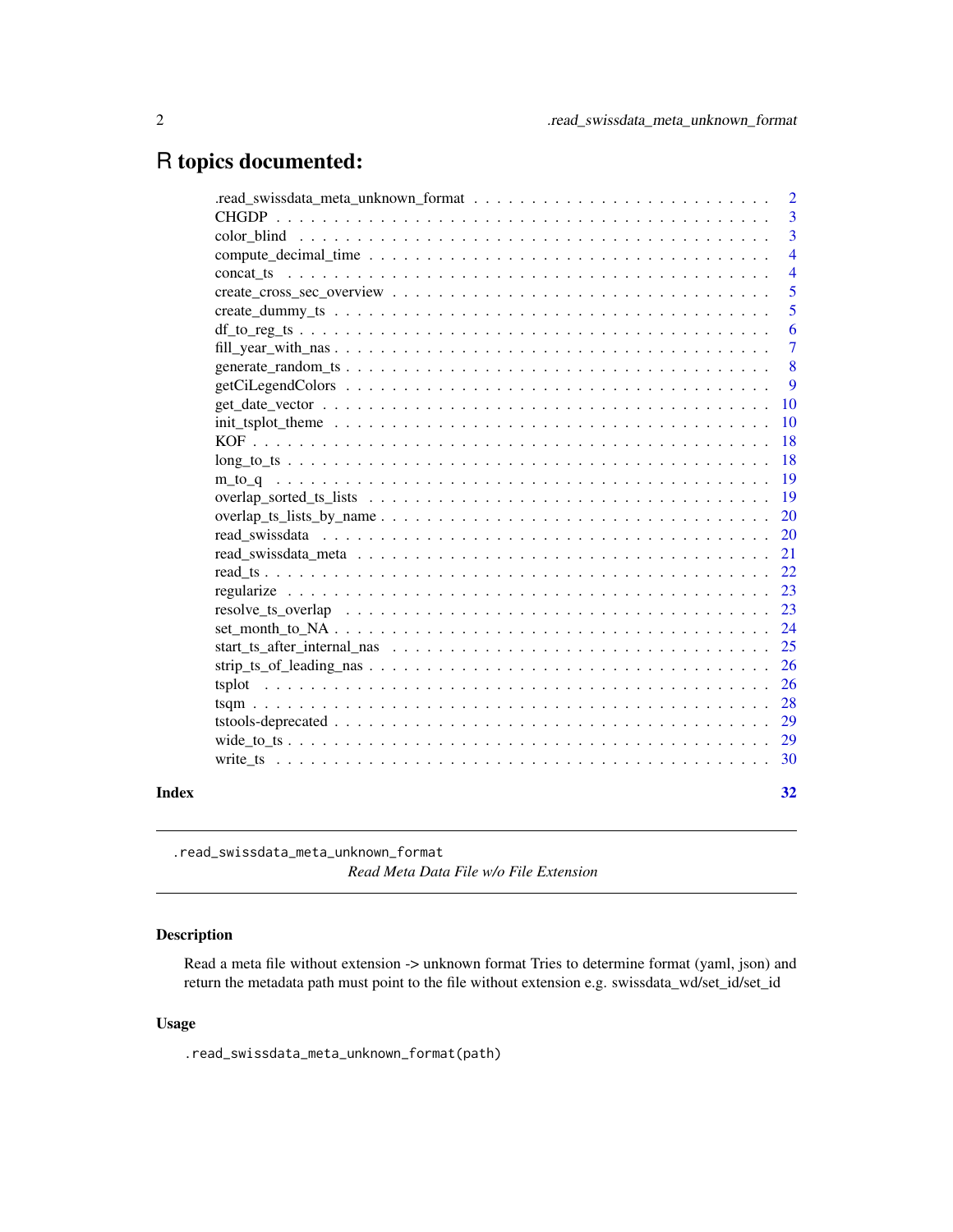#### <span id="page-2-0"></span> $CHGDP$  3

#### Arguments

path character file path.

#### Value

Meta list if file could be located, empty list otherwise

## CHGDP *CH GDP Growth Contributions*

## Description

A list of time series containing sector contributions to Swiss GDP over time.

#### Usage

CHGDP

## Format

List list of six time series of class ts, containing contributions to Swiss GDP growth

manufacturing Growth contribution of manufacturing.

energy Growth contribution of energy, water sector

construction Growth contribution construction sector.

hotels Growth contribution of hotels.

fin\_insur Growth contribution of financial services and insurances.

other Growth contribution of other sectors.

#### Source

[https://www.seco.admin.ch/seco/en/home/wirtschaftslage---wirtschaftspolitik/Wir](https://www.seco.admin.ch/seco/en/home/wirtschaftslage---wirtschaftspolitik/Wirtschaftslage/bip-quartalsschaetzungen-/daten.html)tschaftslage/ [bip-quartalsschaetzungen-/daten.html](https://www.seco.admin.ch/seco/en/home/wirtschaftslage---wirtschaftspolitik/Wirtschaftslage/bip-quartalsschaetzungen-/daten.html)

color\_blind *Provide Colorblind Compliant Colors*

#### Description

8 Hex RGB color defintions suitable for charts for colorblind people.

### Usage

color\_blind()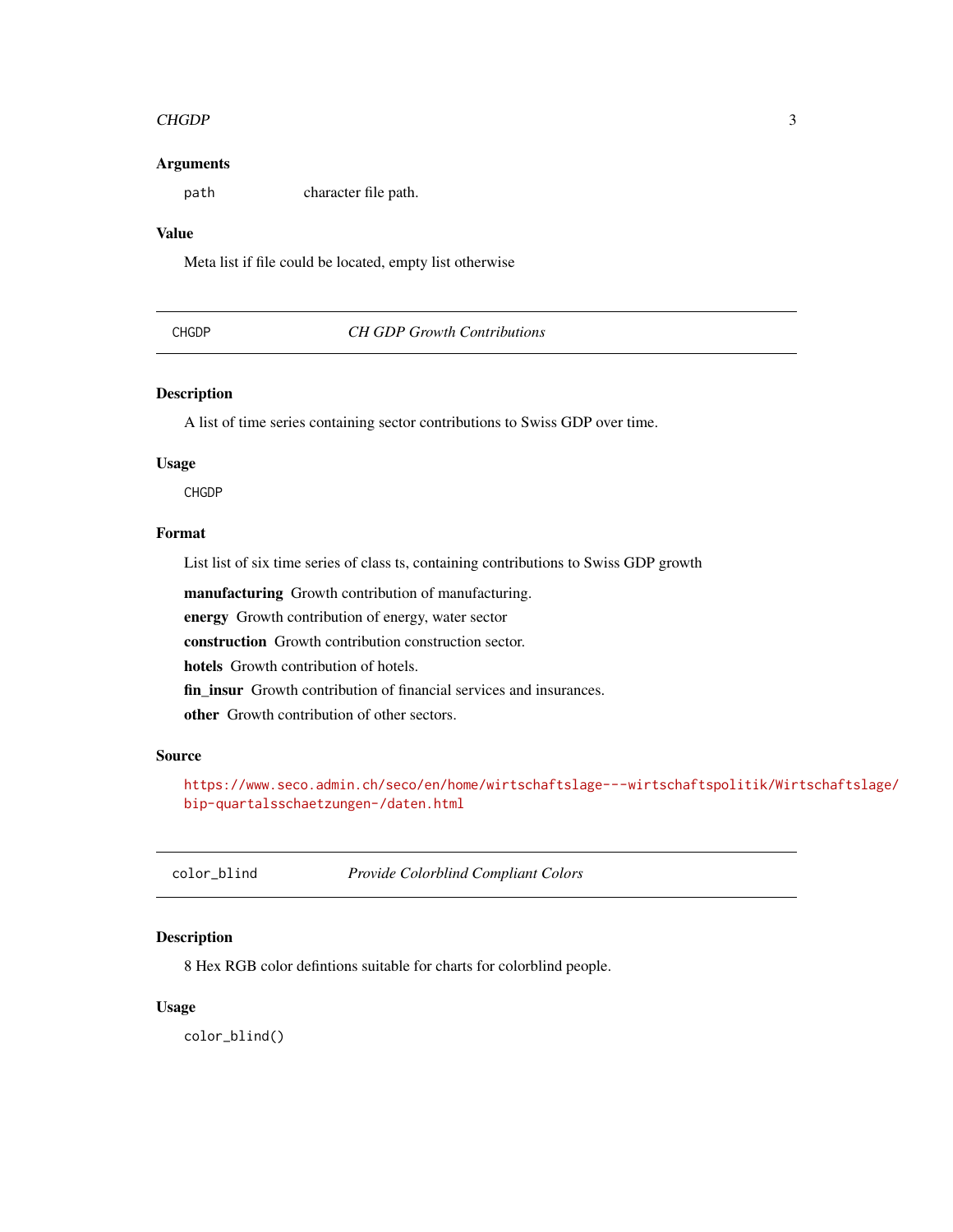<span id="page-3-1"></span><span id="page-3-0"></span>compute\_decimal\_time *Compute Decimal Time from a ts Period Vector*

#### Description

Standard ts object use a vector of length two to store a period. E.g. 2010,1 means first quarter of 2010, if the series was quarterly and first month if the series was monthly etc.

#### Usage

compute\_decimal\_time(v, f)

## Arguments

| integer vector denoting a point in time |
|-----------------------------------------|
| frequency                               |

<span id="page-3-2"></span>

| concat_ts | Concatenate to Non-Overlapping Time Series |  |
|-----------|--------------------------------------------|--|
|-----------|--------------------------------------------|--|

## Description

Append one time series to another. This only works for non-overlapping time series of the same frequency. For overlapping time series please see [resolveOverlap](#page-28-1).

#### Usage

concat\_ts(ts1, ts2)

| ts1 | object of class ts1, typically the older of two time series.   |
|-----|----------------------------------------------------------------|
| ts2 | object of class ts1, typically the younger of two time series. |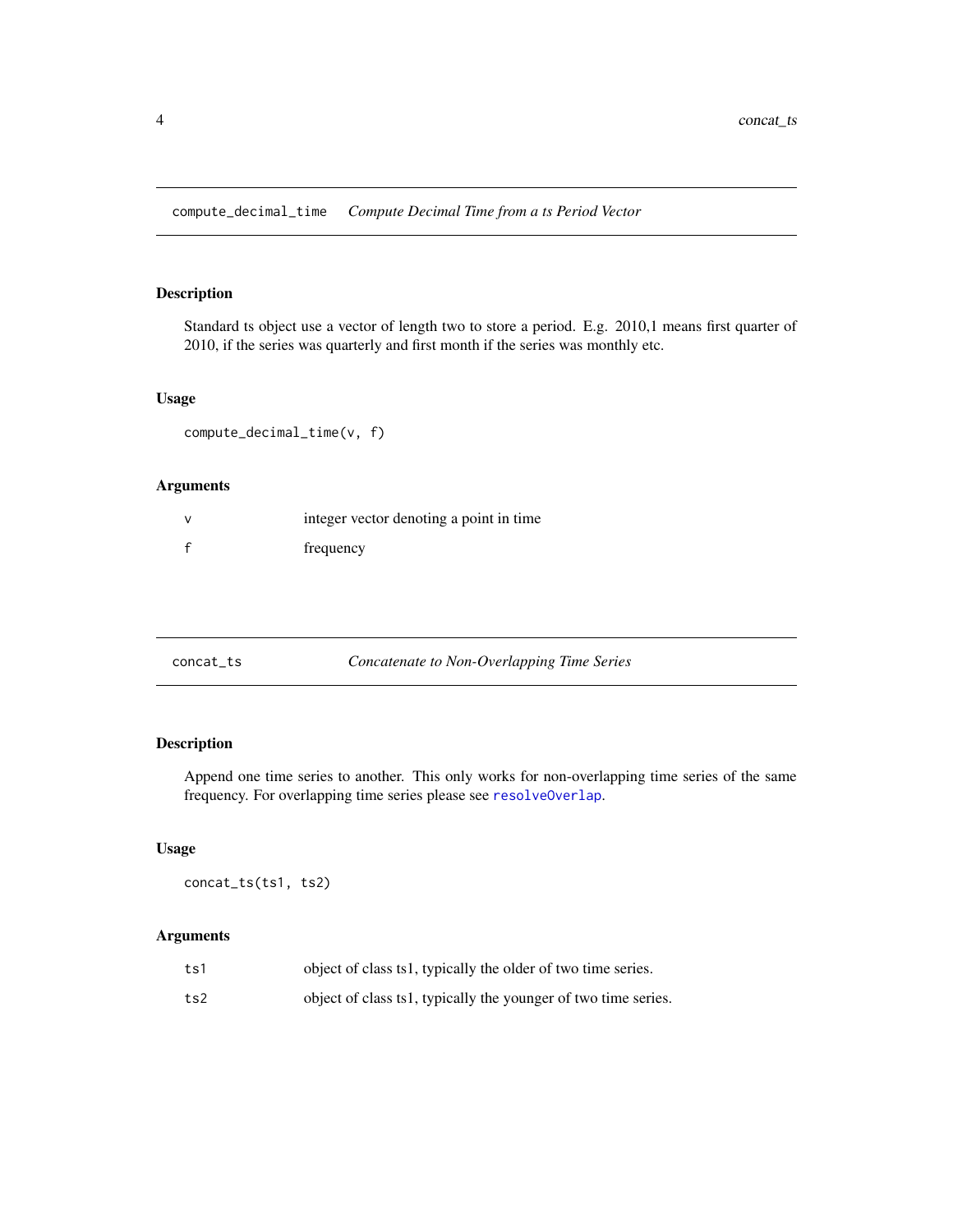<span id="page-4-0"></span>create\_cross\_sec\_overview

*Create an Overview data.table of (last) observations*

## Description

Create a data.table that shows the i-th obsersvation of several time series.

#### Usage

```
create_cross_sec_overview(list_of_rows, col_labels, tsl, selected_period)
```
## Arguments

| list of rows    | list of time series names                 |
|-----------------|-------------------------------------------|
| col_labels      | character list of column labels           |
| tsl             | list of time series object to select from |
| selected_period |                                           |
|                 | numeric date as in defining ts objects.   |

## Examples

```
tsl <- generate_random_ts(10,lengths = 20)
list_of_rows <- list("group 1" = c("ts1","ts2","ts3","ts4"),
"group 2" = c("ts5","ts6","ts7","ts10"))
# These are no real +,=,- values just random data.
create_cross_sec_overview(list_of_rows,
                         c("+","=","-","random"),
                         tsl,c(1988,12))
```
create\_dummy\_ts *Flexible Function to Create Time Series Dummy Variables*

## Description

Generate time series with a default value that is changed within a certain subperiod. The function allows for additional convenience when specifying single period dummies and dummies that go from a certain point in time to the end of the series.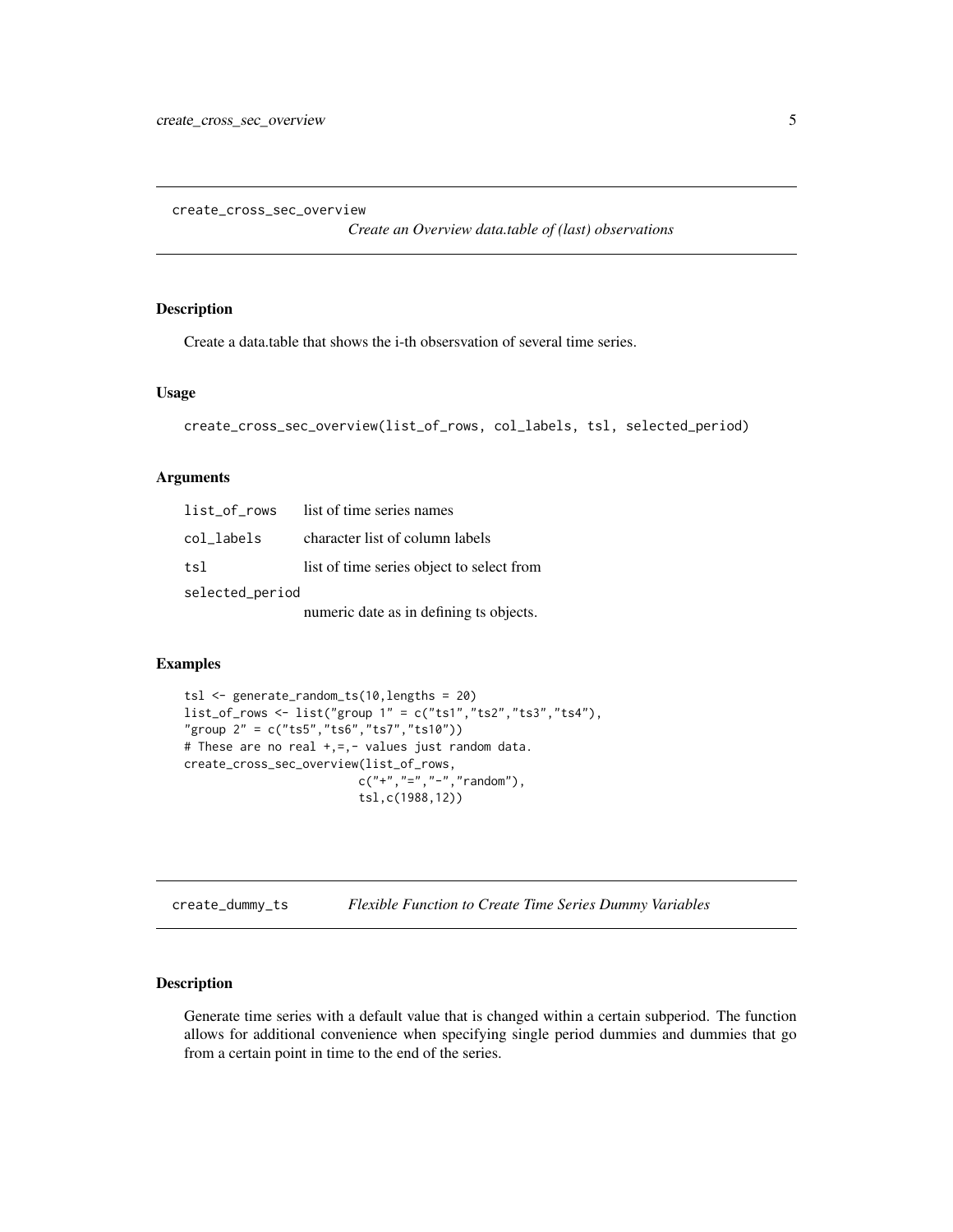## Usage

```
create_dummy_ts(
  end_basic,
  dummy_start,
  dummy_end = NULL,
  sp = T,
  start_basic = c(1980, 1),
  basic_value = 0,
  dummy_value = 1,
  frequency = 4\mathcal{L}
```
## Arguments

| end_basic   | numeric vector of form c(yyyy,p) defining the end of the time series.                                                                        |
|-------------|----------------------------------------------------------------------------------------------------------------------------------------------|
| dummy_start | numeric vector of form c(yyyy,p) defining the beginning of the period with dif-<br>ferent value.                                             |
| dummy_end   | numeric vector of form c(yyyy,p) defining the end of the period with different<br>value. Defaults to NULL, using the end_date of the series. |
| sp          | logical should NULL value for dummy_end lead to a single period dummy<br>(TRUE) or to alternative values until the end.                      |
| start_basic | numeric vector of form c(yyyy,p) defining the start of the time series. Defaults<br>to $c(1980,1)$                                           |
| basic_value | default value of the time series, defaults to 0.                                                                                             |
| dummy_value | the alternative value, defaults to 1.                                                                                                        |
| frequency   | integer frequency of the regular time series, defaults to 4 (quarterly).                                                                     |

## Author(s)

Matthias Bannert

df\_to\_reg\_ts *Turn data.frame to Regular Monthly or Quarterly Time Series*

## Description

Turn a data.frame with date columns to a regular time series object if possible. Design to work with quarterly and monthly data.

<span id="page-5-0"></span>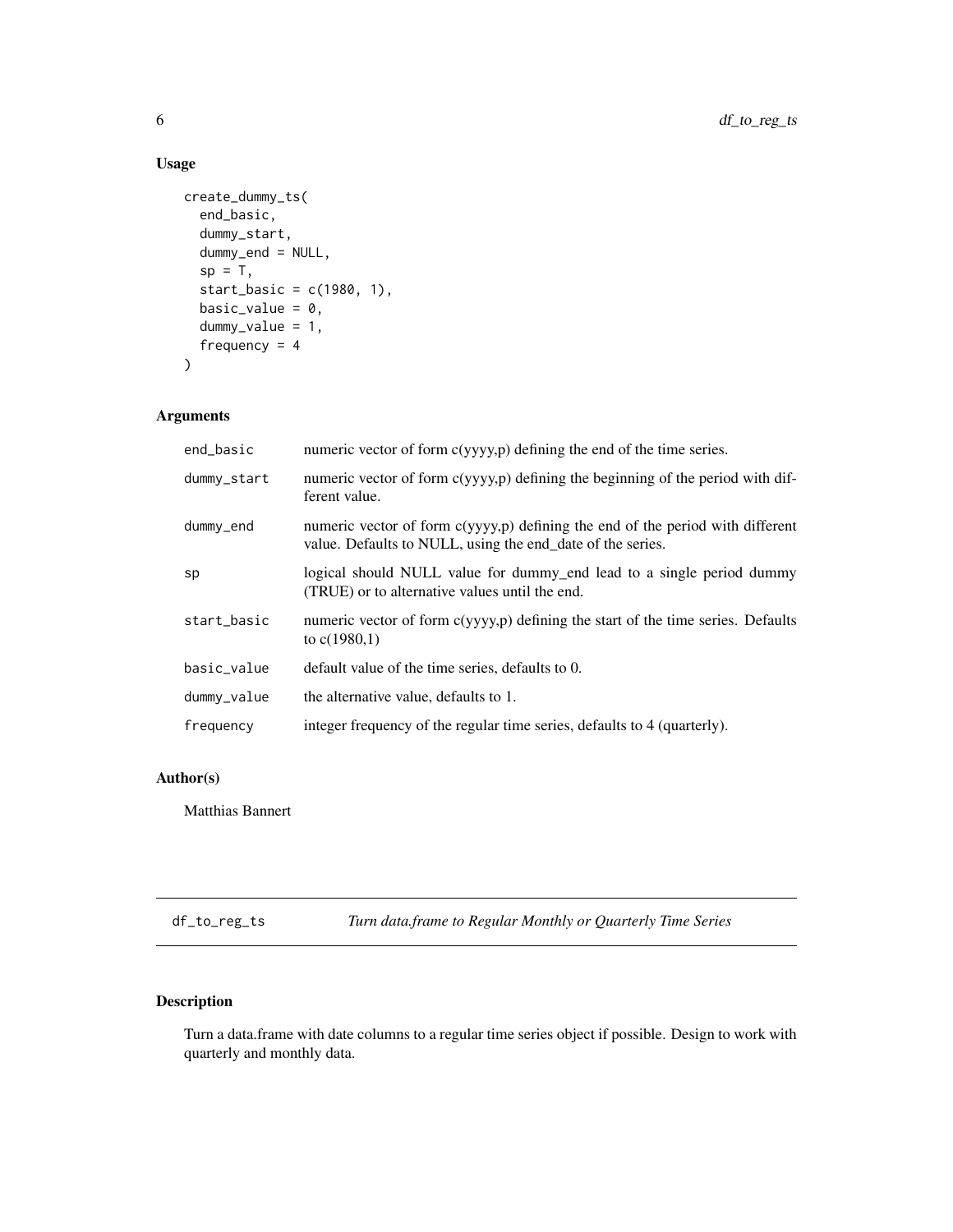<span id="page-6-0"></span>fill\_year\_with\_nas 7

## Usage

```
df_to_reg_ts(
  dframe,
  var_cols,
 year_col = "year",
 period_col = "month",
  freq = 12,
  return_t s = T,
 by = NULL)
```
## Arguments

| dframe     | data.frame input                                                                                        |
|------------|---------------------------------------------------------------------------------------------------------|
| var_cols   | columns that contain variables as opposed to date index.                                                |
| year_col   | integer, logical or character vector indicating the year position within the data.frame.                |
| period_col | integer, logical or character vector indicating the period position within the<br>data.frame.           |
| freg       | integer indicating the frequency of new time series.                                                    |
| return_ts  | logical should a (list of) time series be returned? Defaults to TRUE. FALSE<br>returns data.frame.      |
| by         | character overwrite automatically detected (from freq) by parameter. e.g. '1<br>day'. Defaults to NULL. |

## Examples

```
start_m <- as.Date("2017-01-01")
df_missing <- data.frame(
date = seq(start_m, by='2 months', length=6),
value = 1:6,
another_value = letters[1:6],
yet_another_col = letters[6:1]
)
df_to_reg_ts(df_missing,c("value","another_value"))
df_to_reg_ts(df_missing, c("value","another_value"), return_ts = FALSE)
```
<span id="page-6-1"></span>fill\_year\_with\_nas *Fill Up a Time Series with NAs*

## Description

When plotting a time series you might want set the range of the plot a little wider than just the start and end date of the original series. This function add fills up the current period (typically year) with NA.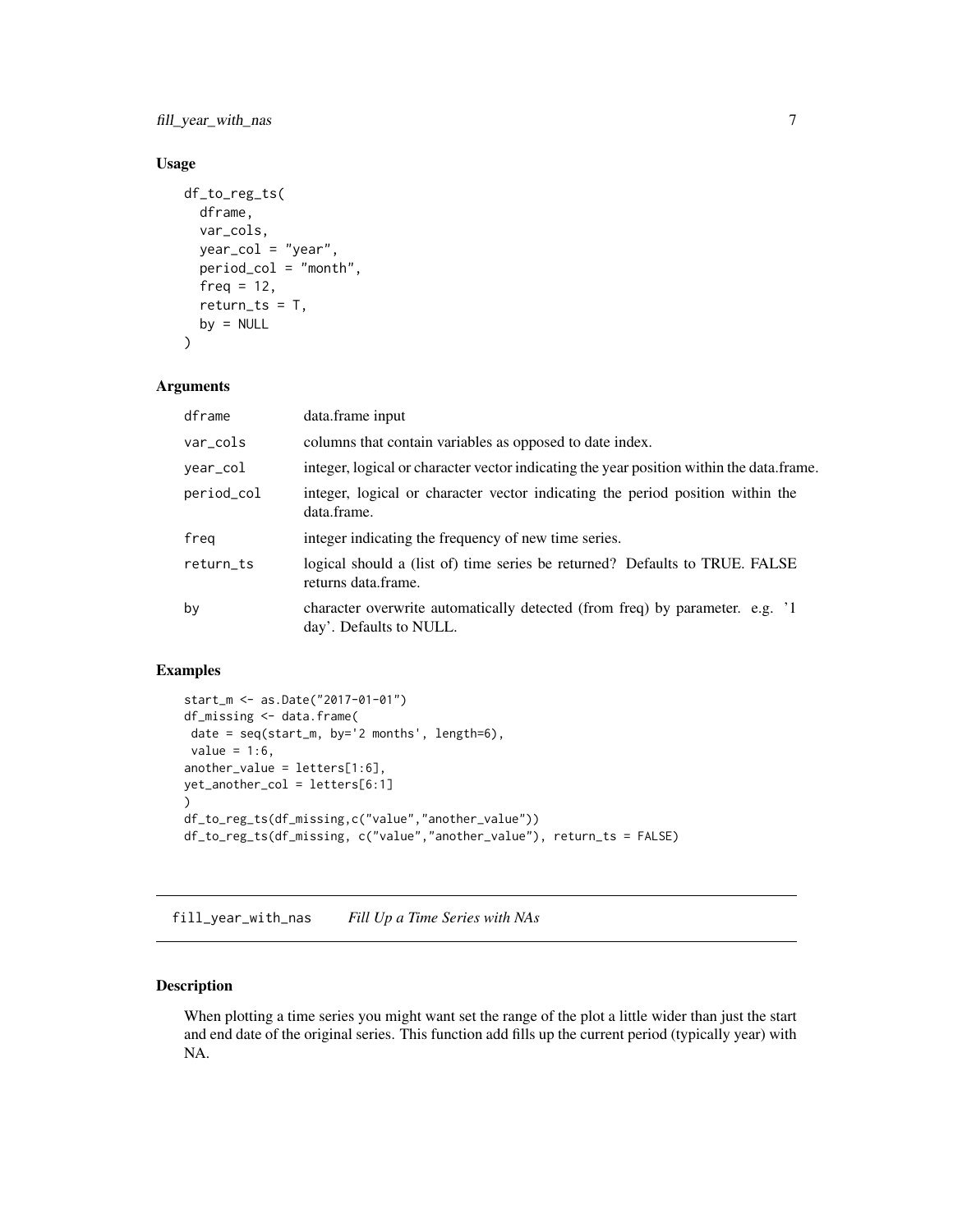## <span id="page-7-0"></span>Usage

fill\_year\_with\_nas(x, add\_periods = 1, fill\_up\_start = FALSE)

## Arguments

| X           | object of class ts                                                       |
|-------------|--------------------------------------------------------------------------|
| add_periods | integer periods to add.                                                  |
|             | fill_up_start logical should start year be filled up? Defaults to FALSE. |

generate\_random\_ts *Generate a list of random time series*

## Description

Useful for development or generating easily reproducible examples

#### Usage

```
generate_random_ts(
 n = 1,
  lengths = 36,
  starts = 1988,
  frequencies = 12,
  ranges_min = -1,
  ranges_max = 1,
  shifts = 0,
  ts\_names = sprintf("ts%d", 1:n),seed = 30042018,
  random_NAs = FALSE,
  random_NA_proportions = 0.1,
  normally_distributed = FALSE,
  normal_means = 0,
  normal_sds = 1,
  frequency_shifts = FALSE,
  frequency_shift_after = 0.5
\mathcal{L}
```

| n           | The number of ts objects to generate                                           |
|-------------|--------------------------------------------------------------------------------|
| lengths     | The lengths of the time series                                                 |
| starts      | The start points of the time series in single number notation (e.g. $1990.5$ ) |
| frequencies | The frequencies of the time series                                             |
| ranges_min  | The minimum values of the time series (if normally_distributed $==$ FALSE)     |
| ranges_max  | The maximum values of the time series (if normally_distributed $==$ FALSE)     |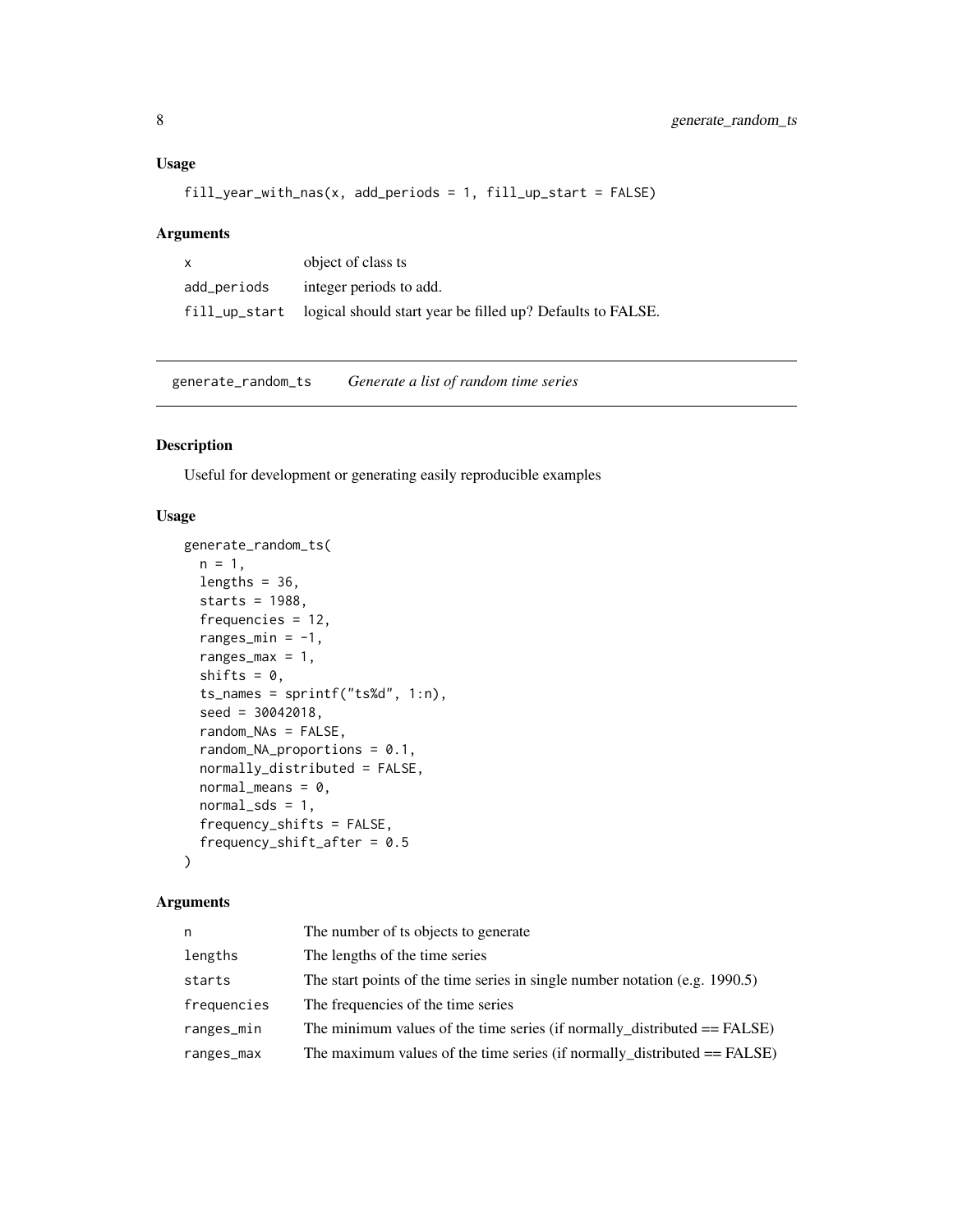<span id="page-8-0"></span>

| shifts                | The shifts of time series values per series                                                      |
|-----------------------|--------------------------------------------------------------------------------------------------|
| ts_names              | The names of the ts objects in the resulting list                                                |
| seed                  | The random seed to be used                                                                       |
| random_NAs            | Whether or not to introcude NA values at random positions in the ts                              |
| random_NA_proportions |                                                                                                  |
|                       | The fraction of values to be replaced with NAs if random NAs is TRUE for the                     |
|                       | series                                                                                           |
| normally_distributed  |                                                                                                  |
|                       | Use normal distribution instead of uniform                                                       |
| normal_means          | The means to use for normal distribution. Ignored unless normally distributed<br>is set to TRUE. |
| normal_sds            | The sds to use for normal distribution. Ignored unless normally distributed is<br>set to TRUE.   |
| frequency_shifts      |                                                                                                  |
|                       | Introduce frequency shifts (from 4 to 12) in the ts                                              |
| frequency_shift_after |                                                                                                  |
|                       | After what fraction of the ts to shift frequencies                                               |

## Details

Except for n and ts\_names, all parameters accept either a single value or a vector of values. If a single value is supplied, that value is used for all time series being generated. If a vector is supplied, its values will be used for the corresponding series (e.g. starts[1] is used for the first series, starts[2] for the second and so on). Vectors are recycled if n is larger than their length.

If a ts\_names vector is supplied, it must have length n and must not contain duplicates.

#### Value

A list of ts objects

#### Examples

```
generate_random_ts()
```
generate\_random\_ts(n = 3, ranges\_min =  $c(-10, 0, 10)$ , ranges\_max = 20, starts = 2011)

getCiLegendColors *Helper to calculate ci colors for legends*

## Description

Helper to calculate ci colors for legends

```
getCiLegendColors(color, n = 1, alpha = NULL)
```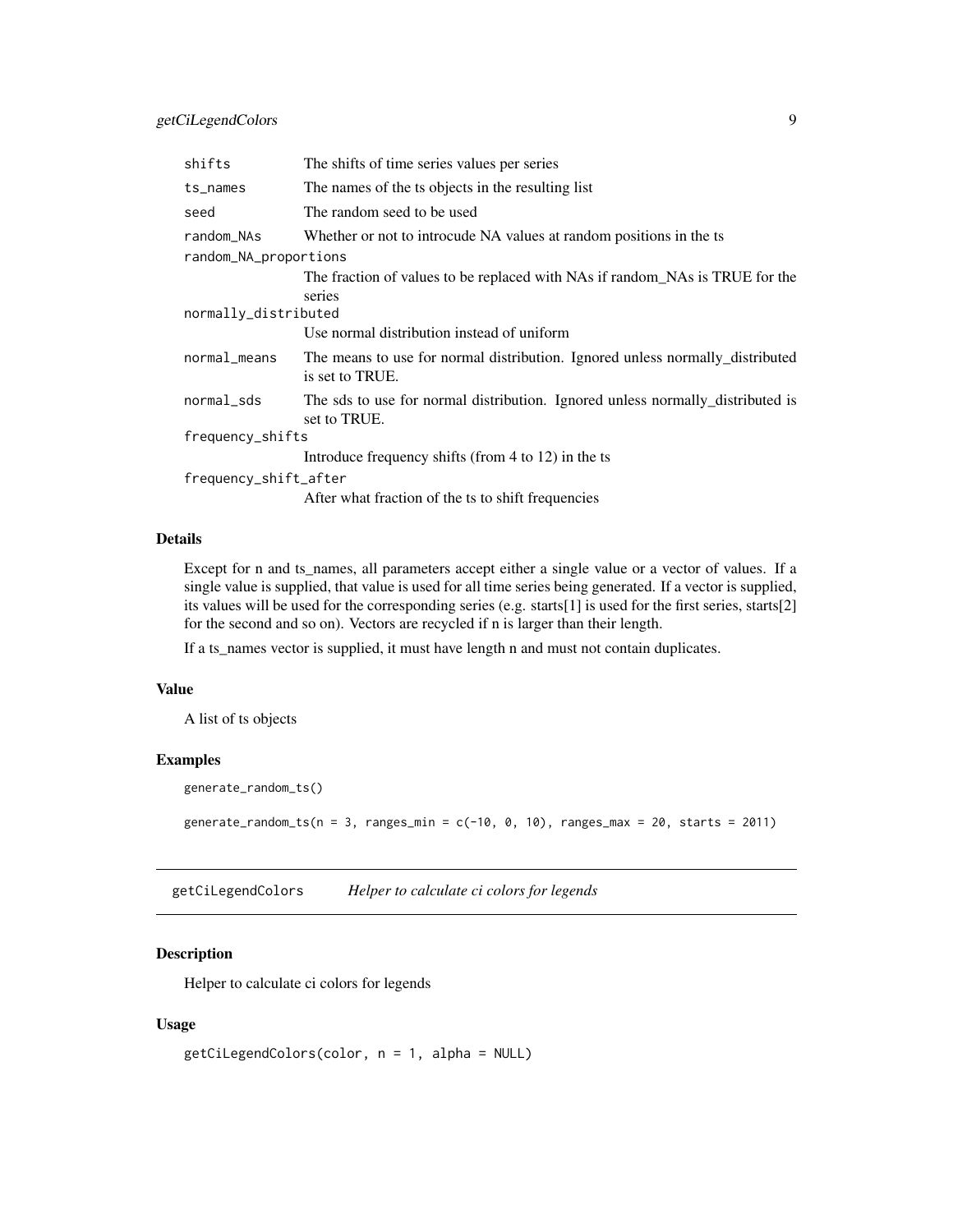#### <span id="page-9-0"></span>Arguments

| color | The color of the ci band              |
|-------|---------------------------------------|
| n     | The number if ci bands                |
| alpha | The alpha/transparency of the ci band |

#### Details

Color may be specified as either a named color or a hex value Transparency may be specified as a hex value, number 0-255 or number 0-1

#### Value

A vector of non-transparent colors that result from oberlaying color over pure white 1:n times

get\_date\_vector *Compute the Period Vector representation of a Decimal Time value*

### Description

The period value will be rounded down to the nearest integer. This function is not vectorized so only a single value can be converted at a time.

#### Usage

```
get_date_vector(dtime, frq)
```
#### Arguments

| dtime | numeric decimal time value denoting a point in time |
|-------|-----------------------------------------------------|
| fra   | integer frequency                                   |

<span id="page-9-1"></span>init\_tsplot\_theme *Initiate Default Theme*

#### Description

The [tsplot](#page-25-1) methods provide a theme argument which is used to pass on a plethora of useful defaults. These defaults are essentially stored in a list. Sometimes the user may want to tweak some of these defaults while keeping most of them. Hence the init\_tsplot\_theme function create a fresh list object containing default values for lot of different layout parameters etc. By replacing single elements of the list and passing the entire list to the plot function, single aspects can be tweaked while keeping most defaults. Init defaultTheme does not need any parameters.

This function provides sensible defaults for margins, font size, line width etc. scaled to the dimensions of the output file.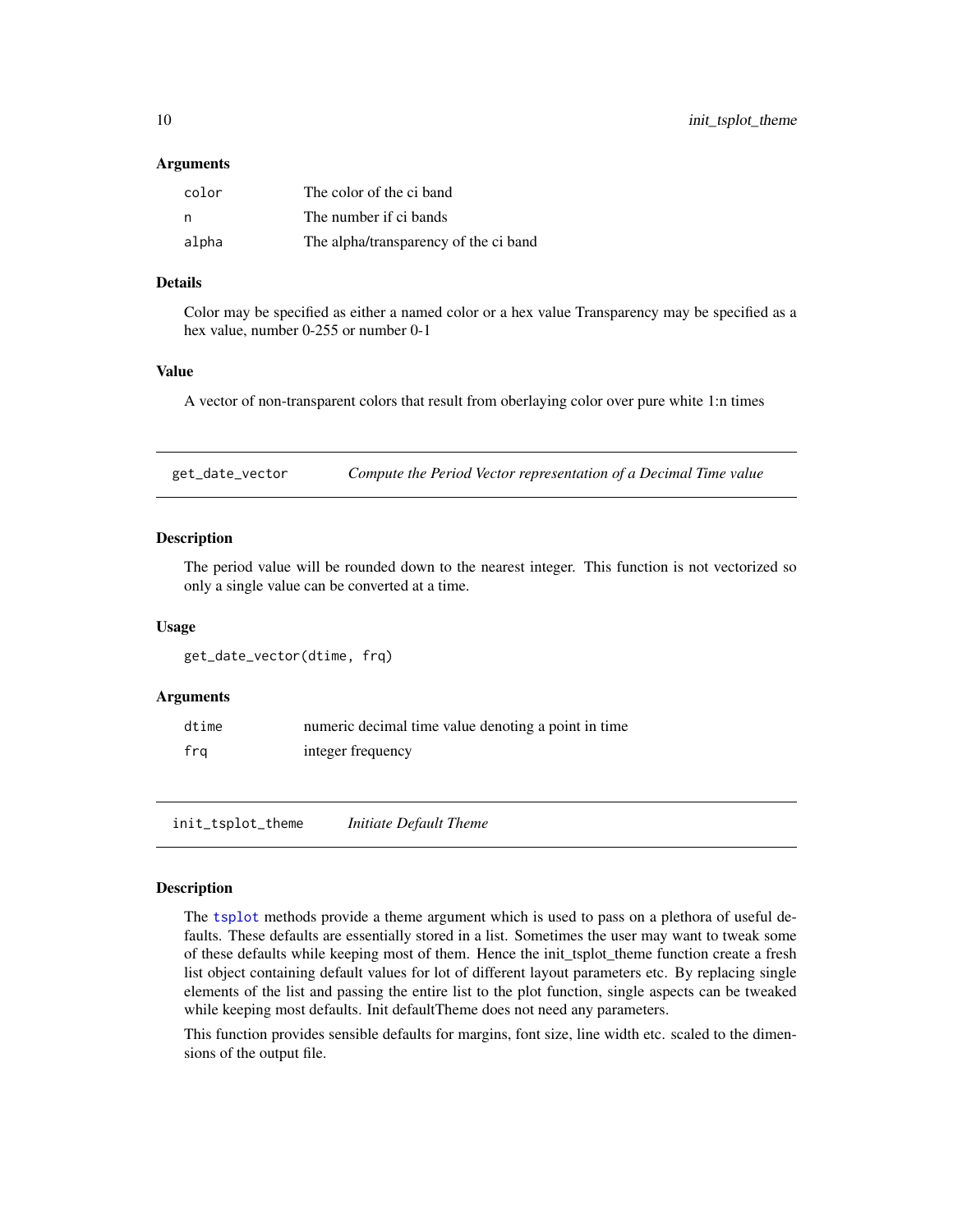```
init_tsplot_theme(
  auto_bottom_margin = FALSE,
 band_fill_color = c(ETH8 = "#007A92", ETH8_60 = "#66b0c2", ETH8_30 = "#b3d7e0",
  ETH8_20 = "#cce5eb", ETH5 = "#91056a", ETH5_60 = "#cc67a7", ETH5_30 = "#e6b3d3"),
 bar_border = "#000000",
  bar_border_lwd = 1,
 bar_fill_color = c(ETH8 = "#007A92", ETH8_60 = "#66b0c2", ETH8_30 = "#b3d7e0",
  ETH8_20 = "#cce5eb", ETH5 = "#91056a", ETH5_60 = "#cc67a7", ETH5_30 = "#e6b3d3"),
  bar_gap = 15,
  bar_{group\_gap} = 30,
  ci<sub>-alpha</sub> = "44",
  ci_colors = line_colors,
  ci_legend_label = "%ci_value%% ci for %series%",
  default_bottom_margin = 15,
  fill_up_start = FALSE,
  fill_year_with_nas = TRUE,
  highlight_color = "#e9e9e9",
  highlight_window = FALSE,
  highlight_window_end = NA,
  highlight_window_freq = 4,
  highlight_window_start = NA,
  highlight_y_values = NA,
  highlight_y_lwd = 2,
  highlight_y_color = "#000000",
  label\_pos = "mid",legend_all_left = FALSE,
  legend_box_size = 2,legend_{col} = 1,legend_font_size = 1,
  legend_interestp_x = 1,
  legend_intersp_y = 1,
  legend_margin_bottom = 5,
  legend_margin_top = 12,
  legend_seg.len = 2,
 line_colors = c(ETH_8_100 = "#a9af66", ETH_4_100 = "#72791c", ETH_8_20 = "#cce5eb",
   ETH_5_60 = "#cc67a7", ETH_8_60 = "#66b0c2", ETH_5_100 = "#91056a", ETH_4_60 =
    "#007a92"),
  line_to_middle = TRUE,
  lty = 1,1wd = c(2, 3, 1, 4, 2, 4),lwd_box = 1.5,
  1wd_quarter1y_ticks = 1,
  lwd_x_axis = 1.5,
  lwd_v_axis = 1.5,
  lwd_y_ticks = 1.5,
  lwd_yearly_ticks = 1.5,
  margins = c(NA, 7, 12, 7),
```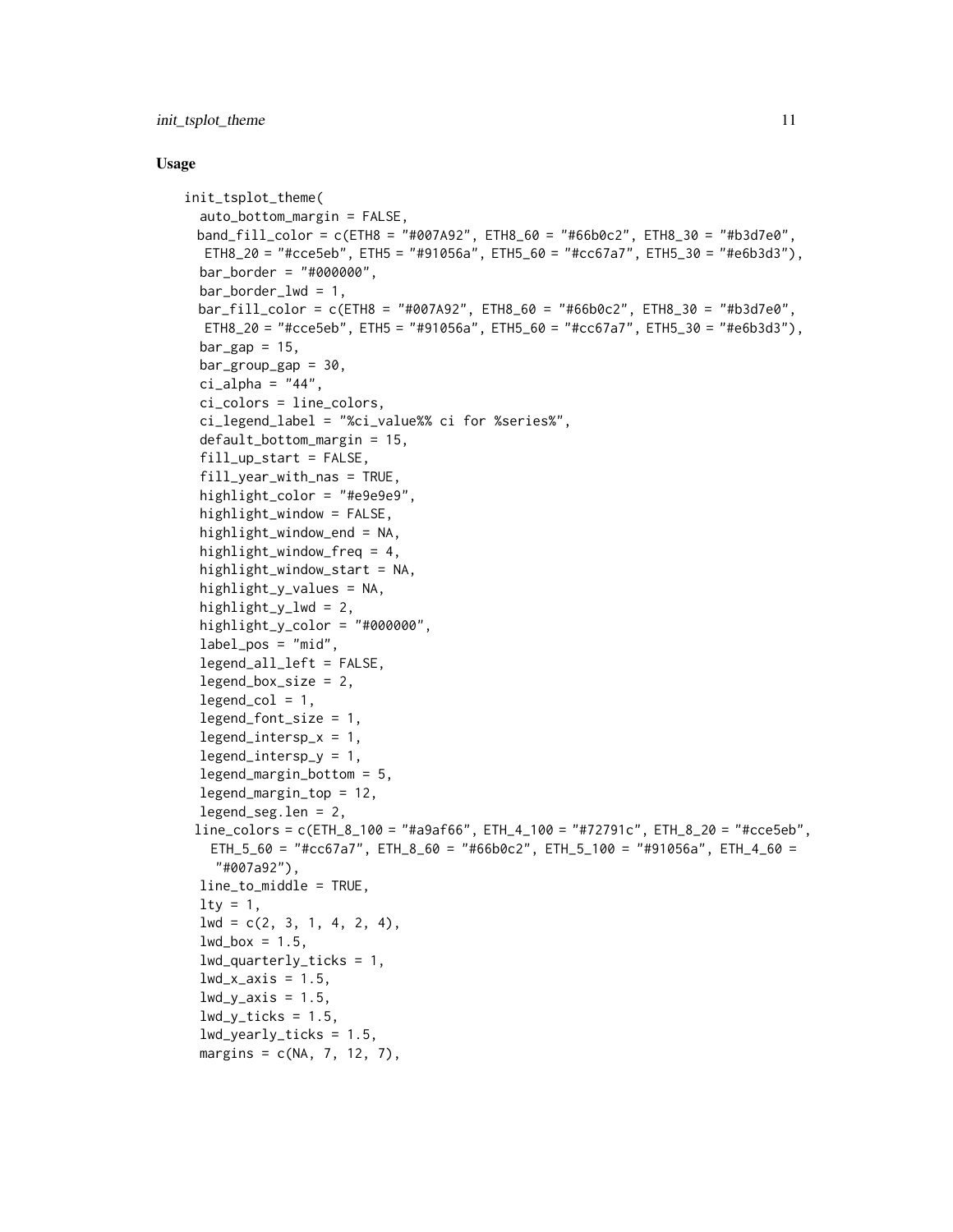```
NA_continue_line = FALSE,
  output_wide = FALSE,
  point_symbol = 1:18,
 pointsize = 12,
  preferred_y_gap_sizes = c(25, 20, 15, 10, 5, 2.5, 1, 0.5),
  quarterly_ticks = TRUE,
  range_must_not_cross_zero = TRUE,
  show_left_y_axis = TRUE,
  show_points = FALSE,
  show_right_y_axis = TRUE,
  show_x_axis = TRUE,show_y_grids = TRUE,subtitle\_adj = 0,subtitle\_adj_r = 0.9,
  subtitle\_cex = 1,
  subtitle_margin = 2,
  subtitle_outer = FALSE,
  subtitle_transform = "toupper",
  sum_as_line = FALSE,
  sum_legend = "sum",
  sum_line_color = c(ETH_8_100 = "#007a92"),
  sum\_line\_lty = 1,
  sum_line_lwd = 3,
  tcl_q \text{underly\_ticks = -0.4},
  tcl_y_ticks = -0.75,
  tcl\_yearly\_ticks = -0.75,
  title_adj = 0,
  title_cex.main = 1,
  title_margin = 5,
  title_outer = FALSE,
  title_transform = NA,
  total_bar_margin_pct = 0.2,
  use_bar_gap_in_groups = FALSE,
 use_box = FALSE,
  x\_tick\_dt = 1,
  xaxs = "i",ygrid_color = "#CCCCCC",
 y_{\text{eff}} count = c(5, 6, 8, 10),
 y_grid_count_strict = FALSE,
 y_las = 2,
 y_range_min_size = NULL,
 y_tick_force_integers = FALSE,
 y_tick_margin = 0.15,
 yaxs = "i",yearly_ticks = TRUE
)
```
init\_tsplot\_print\_theme(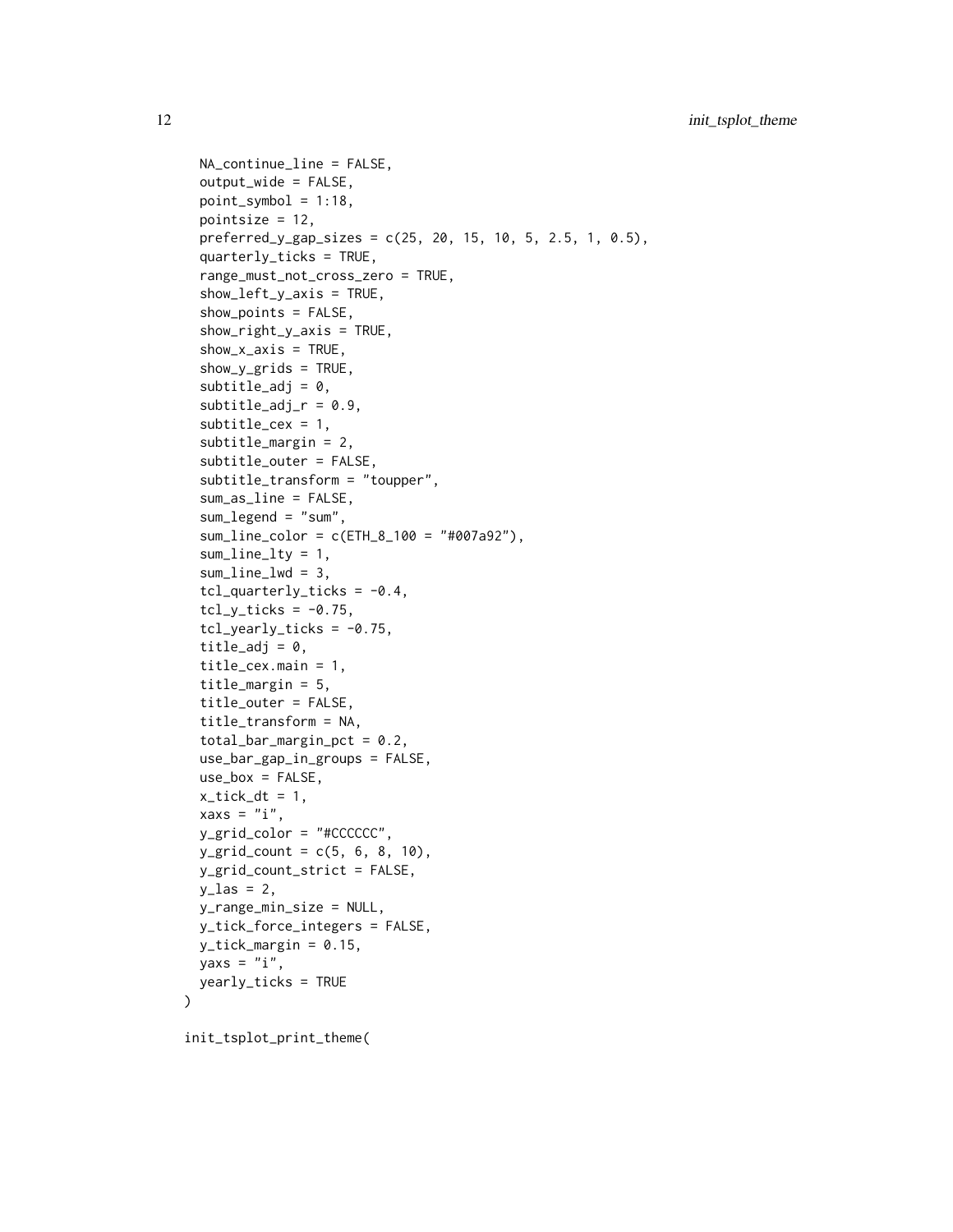```
output_wide = FALSE,
margins = c(NA, 10/if (output_wide) 1 + 1/3 else 1, 10, 7/if (output_wide) 1 + 1/3
  else 1),
lwd = scale_theme_param_for_print(c(2, 3, 1, 4, 2, 4), if (output_wide) c(10 + 2/3,
  6) else c(8, 6)),
sum_line_lwd = scale_theme_param_for_print(3, if (output_wide) c(10 + 2/3, 6) else
  c(8, 6),
lwd_box = scale_theme_param_for_print(1.5, if (output_wide) c(10 + 2/3, 6) else c(8,6)),
lwd_x_axis = scale_theme_param_for_print(1.5, if (output_wide) c(10 + 2/3, 6) else
  c(8, 6),
lwd_yearly_ticks = scale_theme_param_for_print(1.5, if (output_wide) c(10 + 2/3, 6)
  else c(8, 6)),
lwd_quarterly_ticks = scale_theme_param_for_print(1, if (output_wide) c(10 + 2/3, 6)
  else c(8, 6)),
lwd_y_axis = scale_theme_param_for_print(1.5, if (output_wide) c(10 + 2/3, 6) else
  c(8, 6),
lwd_y_tticks = scale_theme_param_for_print(1.5, if (output_wide) c(10 + 2/3, 6) else
  c(8, 6),
legend_intersp_y = scale_theme_param_for_print(1, if (output_wide) c(10 + 2/3, 6)
  else c(8, 6)),
legend_box_size = scale_theme_param_for_print(2, if (output_wide) c(10 + 2/3, 6) else
  c(8, 6),
legend_margin_top = 8,
legend_margin_bottom = 3,
legend_seg.len = scale_theme_param_for_print(2, if (output_wide) c(10 + 2/3, 6) else
  c(8, 6),
pointsize = scale_theme_param_for_print(12, if (output_wide) c(10 + 2/3, 6) else c(8,6)),
 ...
```
#### Arguments

)

| auto_bottom_margin |                                                                                                                                                                                                                                                                                                                                            |  |
|--------------------|--------------------------------------------------------------------------------------------------------------------------------------------------------------------------------------------------------------------------------------------------------------------------------------------------------------------------------------------|--|
|                    | logical Should the bottom margin be automatically calculated? This will be                                                                                                                                                                                                                                                                 |  |
|                    | overridden if margins[1] is not NA. Default FALSE                                                                                                                                                                                                                                                                                          |  |
| band_fill_color    |                                                                                                                                                                                                                                                                                                                                            |  |
|                    | character vector of hex colors for the bands if left as $band == TRUE$ .                                                                                                                                                                                                                                                                   |  |
| bar_border         | character hex colors for the border around bars in bar charts.                                                                                                                                                                                                                                                                             |  |
|                    | bar_border_1wd numeric The line width of the borders of bars in barplots. Default 1                                                                                                                                                                                                                                                        |  |
|                    | $bar_{eff}$ = TRUE bar $bar_{eff}$ as $bar_{eff}$ as $bar_{eff}$ as $bar_{eff}$ as $bar_{eff}$ as $bar_{eff}$ as $bar_{eff}$ as $bar_{eff}$ as $bar_{eff}$ as $bar_{eff}$ as $bar_{eff}$ as $bar_{eff}$ as $bar_{eff}$ as $bar_{eff}$ as $bar_{eff}$ as $bar_{eff}$ as $bar_{eff}$ as $bar_{eff}$ as $bar_{eff}$ as $bar_{eff}$ as $bar_{$ |  |
| bar_gap            | numeric The width of the gap between bars, in $%$ of space alloted to the bar.                                                                                                                                                                                                                                                             |  |
| bar_group_gap      | numeric The width of the gap between groups of bars if group_bar_chart is<br>TRUE.                                                                                                                                                                                                                                                         |  |
| $ci$ _alpha        | Numeric 0-255, numeric 0-1 or hey 00-FF, transparency of the confidence inter-<br>val bands                                                                                                                                                                                                                                                |  |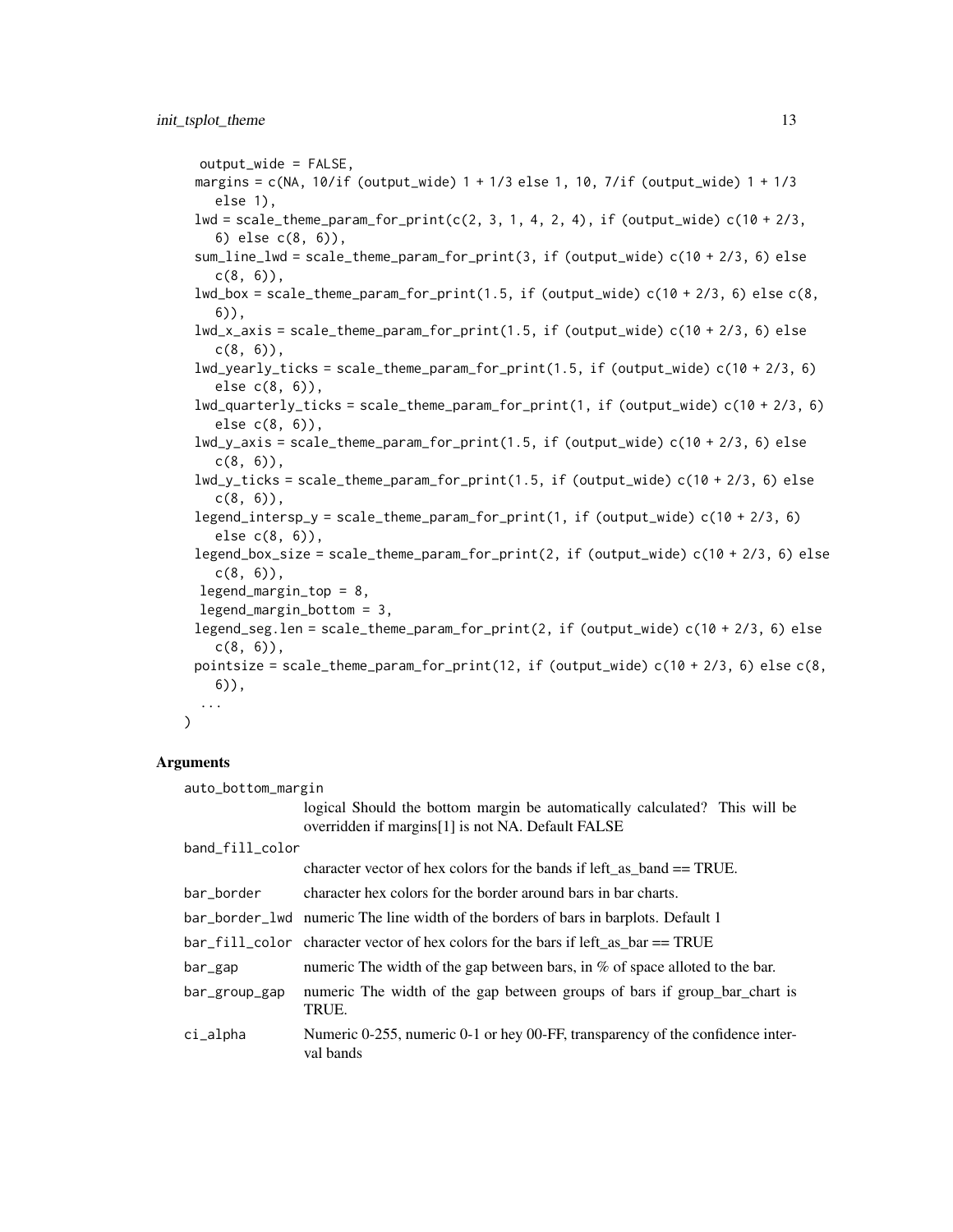<span id="page-13-0"></span>

| ci_colors<br>ci_legend_label | Named colors or hex values Colors of the confidence interval bands                                                                                                                                                                                                         |  |
|------------------------------|----------------------------------------------------------------------------------------------------------------------------------------------------------------------------------------------------------------------------------------------------------------------------|--|
|                              | character A formatting template for how the ci bands should be labelled. May<br>contain the placeholders. '%ci_value%' will be replaced with the ci label.<br>'%series%' (will be replaced with the series name) exactly once. Defaults to<br>'%ci value% ci for %series%' |  |
| default_bottom_margin        |                                                                                                                                                                                                                                                                            |  |
|                              | numeric The bottom margin to use when margins[1] is NA but neither auto_legend<br>nor auto_bottom_margin are true. Default 3                                                                                                                                               |  |
| fill_up_start                | logical shoule the start of the year also be filled? Has no effect if fill_year_with_nas<br>== FALSE. Default FALSE                                                                                                                                                        |  |
| fill_year_with_nas           |                                                                                                                                                                                                                                                                            |  |
|                              | logical should year be filled up with missing in order to plot the entire year on<br>the axis. Defaults to TRUE,                                                                                                                                                           |  |
| highlight_color              |                                                                                                                                                                                                                                                                            |  |
|                              | character hex color code of highlight background, defaults to "#e9e9e9".                                                                                                                                                                                                   |  |
| highlight_window             |                                                                                                                                                                                                                                                                            |  |
|                              | logical should a particular time span be highlighted by different background<br>color. Defaults to FALSE.                                                                                                                                                                  |  |
| highlight_window_end         |                                                                                                                                                                                                                                                                            |  |
|                              | integer vector highlight window start position, defaults to NA.,                                                                                                                                                                                                           |  |
| highlight_window_freq        |                                                                                                                                                                                                                                                                            |  |
|                              | integer frequency of the higlight window defintion, defaults to 4.                                                                                                                                                                                                         |  |
| highlight_window_start       |                                                                                                                                                                                                                                                                            |  |
|                              | integer vector highlight window start position, defaults to NA.                                                                                                                                                                                                            |  |
| highlight_y_values           |                                                                                                                                                                                                                                                                            |  |
|                              | numeric Vector of y values to highlight with a bold line                                                                                                                                                                                                                   |  |
| highlight_y_lwd              |                                                                                                                                                                                                                                                                            |  |
|                              | integer Line width of the lines to highlight y values                                                                                                                                                                                                                      |  |
| highlight_y_color            |                                                                                                                                                                                                                                                                            |  |
|                              | character Color of the lines to highlight y values                                                                                                                                                                                                                         |  |
| label_pos                    | character, denotes where the x-axis label is at. defaults to "mid", alternative                                                                                                                                                                                            |  |
|                              | value: "start".                                                                                                                                                                                                                                                            |  |
| legend_all_left              |                                                                                                                                                                                                                                                                            |  |
|                              | logical Should all legend entries be drawn on the left side of the plot? Default<br><b>FALSE</b>                                                                                                                                                                           |  |
| legend_box_size              |                                                                                                                                                                                                                                                                            |  |
|                              | numeric The size of the squares denoting bar colors in the legend. Default 2                                                                                                                                                                                               |  |
| legend_col                   | integer number of columns for the legend, defaults to 3.                                                                                                                                                                                                                   |  |
| legend_font_size             |                                                                                                                                                                                                                                                                            |  |
|                              | numeric passed on to the cex parameter of legend, defaults to 1                                                                                                                                                                                                            |  |
| legend_intersp_x             |                                                                                                                                                                                                                                                                            |  |
|                              | numeric same as base legend parameter, defaults to 1                                                                                                                                                                                                                       |  |
| legend_intersp_y             |                                                                                                                                                                                                                                                                            |  |
|                              | numeric same as base legend parameter, defaults to 1                                                                                                                                                                                                                       |  |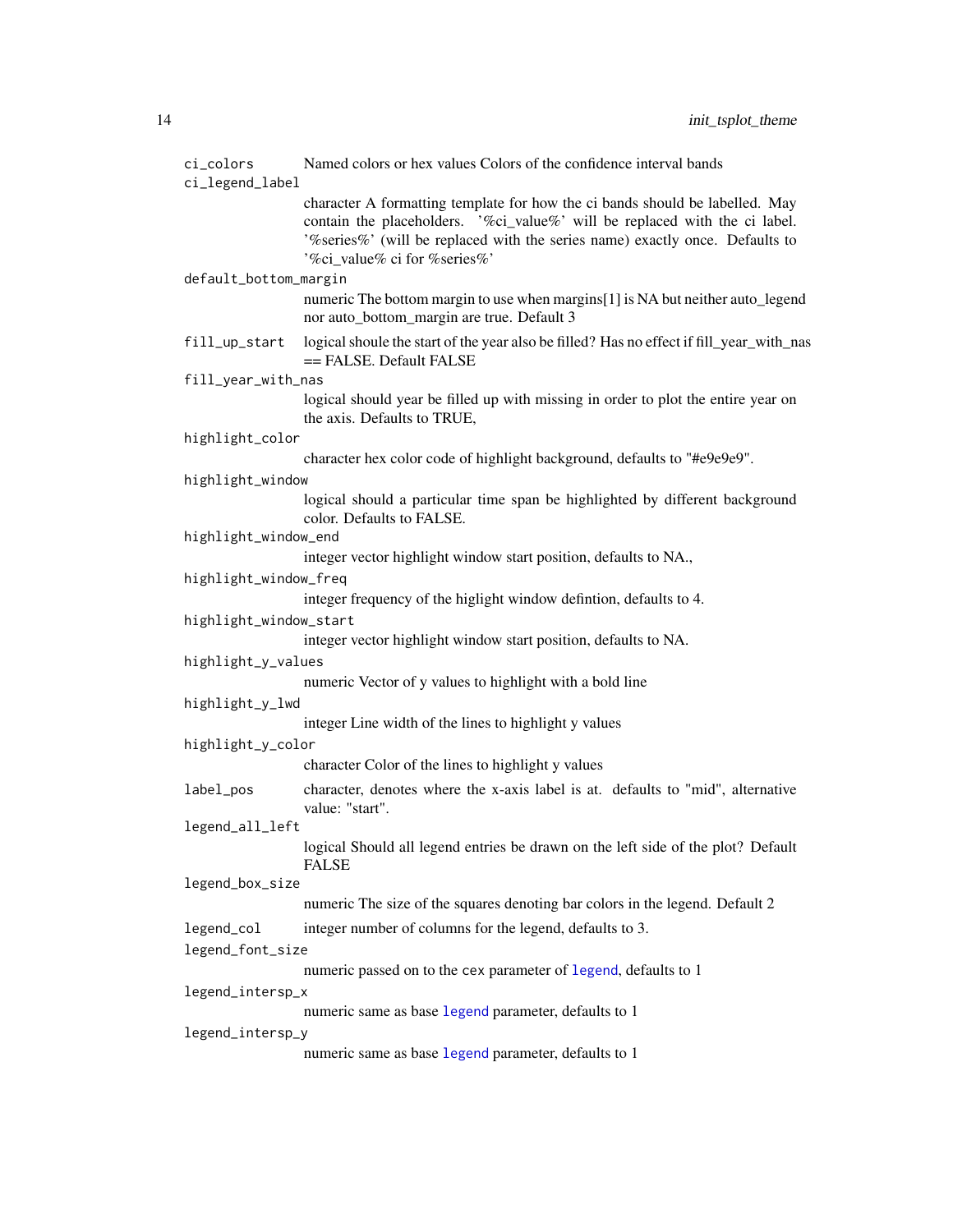| legend_margin_bottom      |                                                                                                                                                                                                                |  |
|---------------------------|----------------------------------------------------------------------------------------------------------------------------------------------------------------------------------------------------------------|--|
|                           | numeric Distance between bottom of legend and bottom of graphic in % of de-<br>vice height, default 5                                                                                                          |  |
| legend_margin_top         |                                                                                                                                                                                                                |  |
|                           | numeric Distance between bottom of plot and top of legends % of device height,<br>defaults to 12                                                                                                               |  |
|                           | legend_seg.len numeric Length of the line segments in the legend. Default 2                                                                                                                                    |  |
| line_colors               | character vector of hex colors for 6 lines.                                                                                                                                                                    |  |
|                           | line_to_middle logical try to put a line into the middle of the plot. defaults to TRUE.                                                                                                                        |  |
| lty                       | integer vector line type defaults to 1.                                                                                                                                                                        |  |
| lwd                       | integer vector line width, defaults to $c(2,3,1,4,2,4)$ .                                                                                                                                                      |  |
| lwd_box                   | numeric Line width of the box around the plot. Default 1.5                                                                                                                                                     |  |
| lwd_quarterly_ticks       |                                                                                                                                                                                                                |  |
|                           | numeric, width of yearly ticks, defaults to 1.                                                                                                                                                                 |  |
| lwd_x_axis                | numeric The line width of the x axis. Default 1.5                                                                                                                                                              |  |
| lwd_y_axis                | numeric The line width of the y axis. Default 1.5                                                                                                                                                              |  |
| lwd_y_ticks               | numeric Line width of the y ticks. Default 1.5                                                                                                                                                                 |  |
| lwd_yearly_ticks          |                                                                                                                                                                                                                |  |
|                           | numeric, width of yearly ticks, defaults to 1.5.                                                                                                                                                               |  |
| margins                   | integer vector defaults to $c(NA, 4, 3, 3) + 0.1$ . Set margins[1] to NA to automati-<br>cally determine the bottom margin such that the legend fits (if either auto_legend<br>or auto_bottom_margin are TRUE) |  |
| NA_continue_line          |                                                                                                                                                                                                                |  |
|                           | boolean If true, NA values in time series are ignored and a contonuous line<br>is drawn. Multiple values to turn this behavior on/off for indivitual series are<br>supported. Default FALSE                    |  |
| output_wide               | logical Should the output file be in a wide format $(16.9)$ or $(4.3)$ ? Only if out-<br>put_format is not "plot". Default FALSE                                                                               |  |
| point_symbol              | integer or character The symbol to use for marking data points. Multiple values<br>can be supplied to set the symbol for each individual series See pch in ?par.<br>Default 1:18                               |  |
| pointsize                 | Numeric Point size of text, in 1/72 of an inch                                                                                                                                                                 |  |
| preferred_y_gap_sizes     |                                                                                                                                                                                                                |  |
|                           | numeric c(25, 20, 15, 10, 5, 2.5, 1, 0.5),                                                                                                                                                                     |  |
| quarterly_ticks           |                                                                                                                                                                                                                |  |
| range_must_not_cross_zero | logical, should quarterly ticks be shown. Defaults to TRUE.                                                                                                                                                    |  |
|                           | logical automatic range finders are forced to do not find ranges below zero.<br>Defaults to TRUE.                                                                                                              |  |
| show_left_y_axis          |                                                                                                                                                                                                                |  |
|                           | logical: should left y axis be shown, defaults to TRUE.                                                                                                                                                        |  |
| show_points               | boolean Whether to draw the symbol specified by point_symbol at the data<br>points. Multiple values can be supplied to enable/disable showing points for<br>each individual series Default FALSE               |  |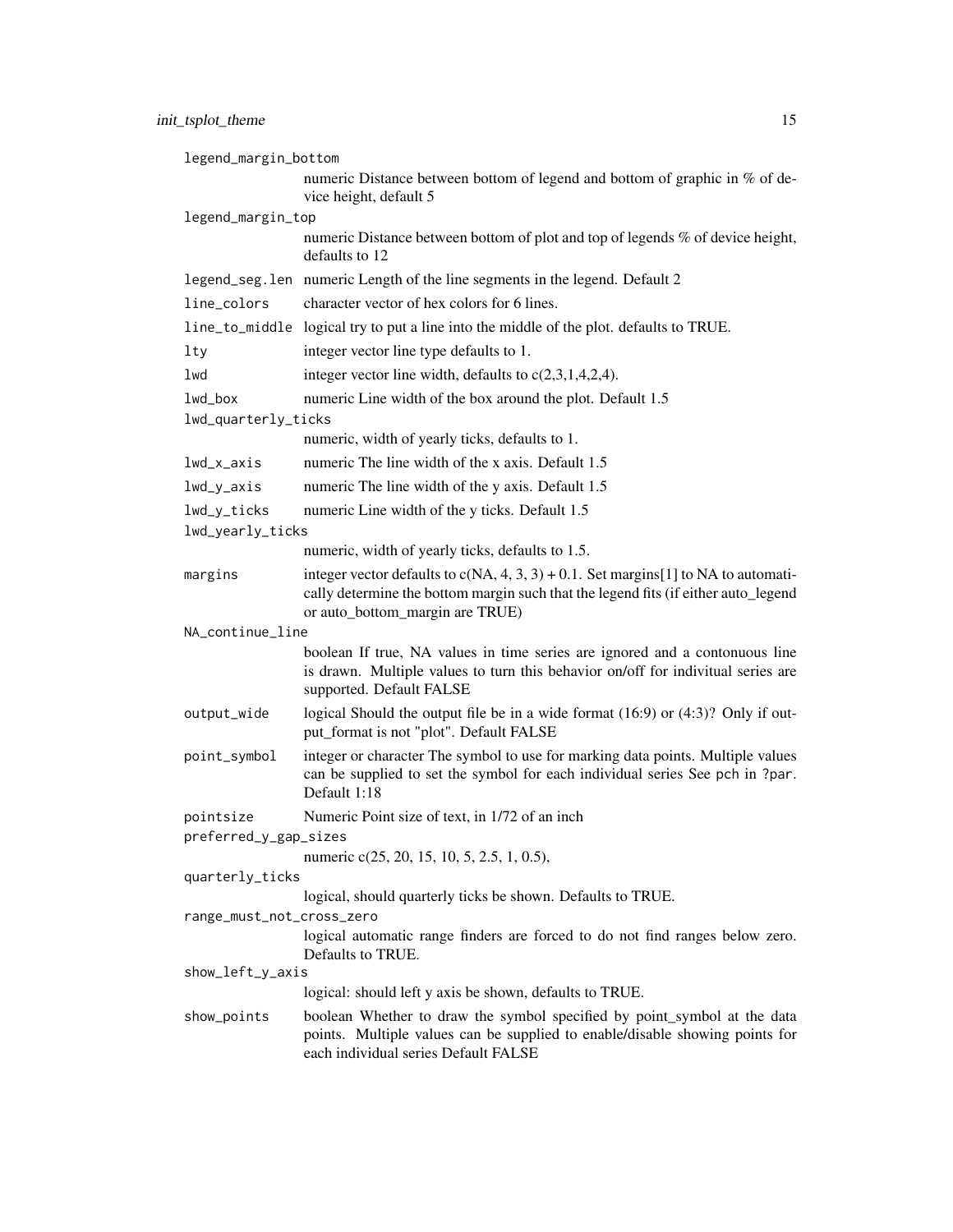| show_right_y_axis     |                                                                                                                                                     |  |
|-----------------------|-----------------------------------------------------------------------------------------------------------------------------------------------------|--|
|                       | logical: should left y axis be shown, defaults to TRUE.                                                                                             |  |
| show_x_axis           | locigal: should x axis be shown, defaults to TRUE                                                                                                   |  |
| show_y_grids          | logical should y_grids by shown at all, defaults to TRUE.                                                                                           |  |
| subtitle_adj          | numeric same as base plot parameter, defaults to 0.                                                                                                 |  |
| subtitle_adj_r        | numeric same as base plot parameter, defaults to .9                                                                                                 |  |
| subtitle_cex          | numeric same as base plot parameter, defaults to 1.                                                                                                 |  |
| subtitle_margin       |                                                                                                                                                     |  |
|                       | numeric How far above the plot the title is placed in $%$ of the device height.<br>Defaults to 2.                                                   |  |
|                       | subtitle_outer logical same as base plot parameter, defaults to TRUE                                                                                |  |
| subtitle_transform    |                                                                                                                                                     |  |
|                       | function to transform the subtitle, defaults to "toupper",                                                                                          |  |
| sum_as_line           | logical should the sum of stacked time series be displayed as a line on top of<br>stacked bar charts. Defaults to FALSE,                            |  |
| sum_legend            | character Label for the sum line, defaults to "sum". Set to NULL to not label the<br>line at all.                                                   |  |
|                       | sum_line_color character hex color of of sum_as_line, defaults "#91056a".                                                                           |  |
| sum_line_lty          | integer line type of sum_as_line, defaults to 1.                                                                                                    |  |
| sum_line_lwd          | integer line width of sum_as_line, defaults to 3.                                                                                                   |  |
| tcl_quarterly_ticks   |                                                                                                                                                     |  |
|                       | numeric, length of quarterly ticks. See tcl_yearly_ticks, defaults to -0.4                                                                          |  |
| tcl_y_ticks           | numeric Length of y ticks, see tcl_yearly_ticks. Default -0.75                                                                                      |  |
| tcl_yearly_ticks      |                                                                                                                                                     |  |
|                       | numeric, length of yearly ticks. Analogous to cex for axis. defaults to -0.75.                                                                      |  |
| title_adj             | numeric, same as base plot parameter, defaults to 0.                                                                                                |  |
|                       | title_cex.main numeric, same as base plot parameter defaults to 1                                                                                   |  |
| title_margin          | numeric How far above the plot the title is placed in $%$ of the device height.<br>Default 8                                                        |  |
| title_outer           | logical, currently undocumented. Defaults to TRUE.                                                                                                  |  |
| title_transform       |                                                                                                                                                     |  |
|                       | function to transform the title, defaults to NA.                                                                                                    |  |
| total_bar_margin_pct  |                                                                                                                                                     |  |
|                       | numeric defintion as in base plot, defaults to "i", defaults to .2,                                                                                 |  |
| use_bar_gap_in_groups | logical Should there be gaps of size bar_gap between the bars in a group if                                                                         |  |
|                       | group_bar_chart = TRUE? Default FALSE                                                                                                               |  |
| use_box               | logical use a box around the plot.                                                                                                                  |  |
| x_tick_dt             | numeric The distance between ticks on the x axis in years. The first tick will<br>always be at the start of the plotted time series. Defaults to 1. |  |
| xaxs                  | character axis defintion as in base plot, defaults to "i".                                                                                          |  |

<span id="page-15-0"></span>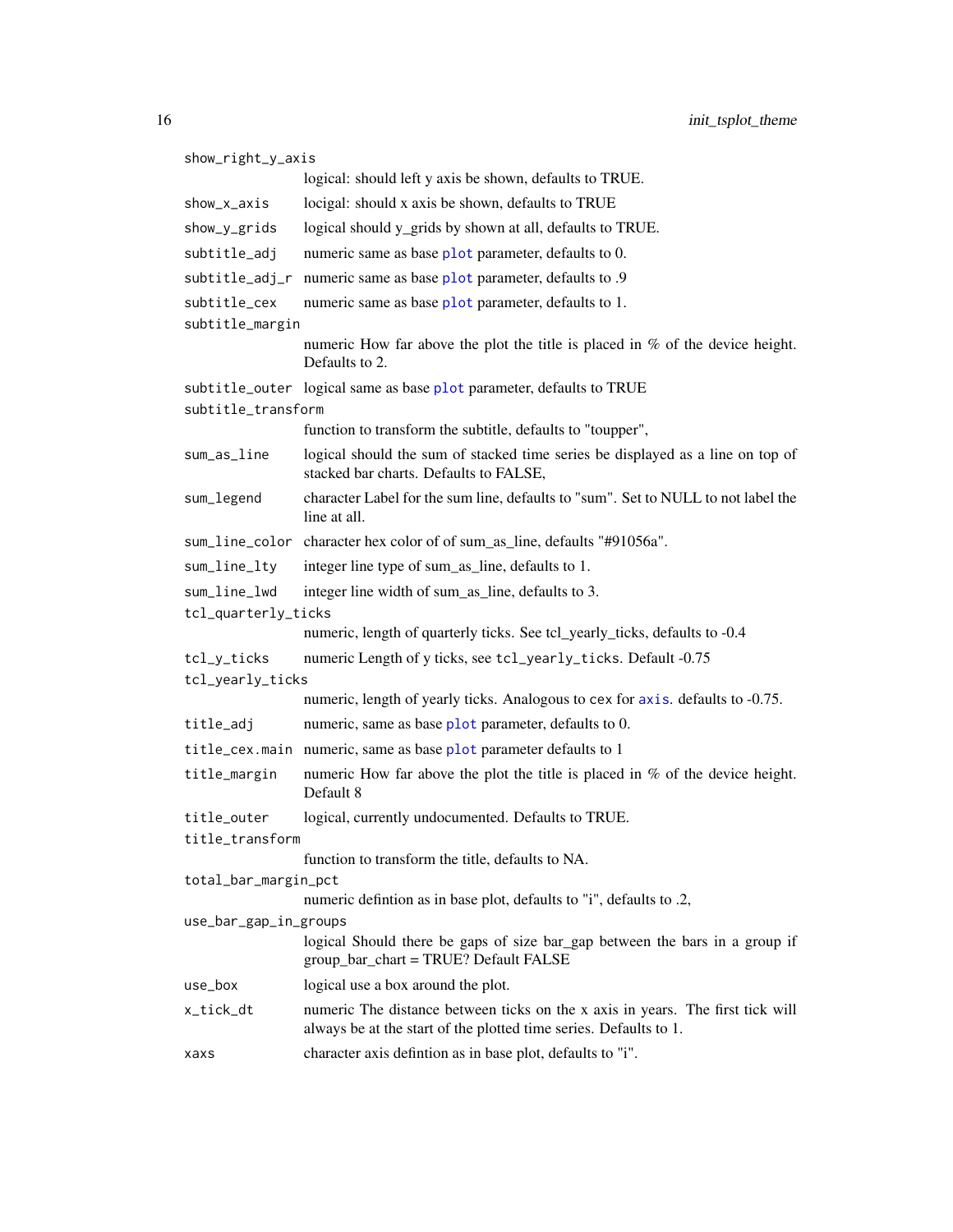<span id="page-16-0"></span>

| y_grid_color          | character hex color of grids. Defaults to gray "#CCCCCC".                                                                               |
|-----------------------|-----------------------------------------------------------------------------------------------------------------------------------------|
| y_grid_count          | integer vector preferred y grid counts $c(5,6,8,10)$ .                                                                                  |
| y_grid_count_strict   |                                                                                                                                         |
|                       | logical should we strictly stick to preferred y grid count? Defaults to FALSE.                                                          |
| y_las                 | integer, same as base plot parameter defaults to 2.                                                                                     |
| y_range_min_size      |                                                                                                                                         |
|                       | $=$ NULL,                                                                                                                               |
| y_tick_force_integers |                                                                                                                                         |
|                       | logical Should y ticks be forced (rounded down) to whole numbers? Default<br><b>FALSE</b>                                               |
| y_tick_margin         | numeric, minimal percentage of horizontal grid that needs to be clean, i.e., with-<br>out lines or bars. Defaults to 0.15 (15 percent). |
| yaxs                  | character axis defintion as in base plot, defaults to "i".                                                                              |
| yearly_ticks          | logical, should yearly ticks be shown. Defaults to TRUE.                                                                                |
| $\cdots$              | All the other arguments to init_tsplot_thene                                                                                            |

## Details

Themes are essentially list that contain [par](#page-0-0) parameters. Below all items are listed, some of them with comments. The per-line parameters (line\_colors,lwd,lty,show\_points,point\_symbol) are recycled if more time series than elements on the corresponding theme vectors are supplied. e.g. if four time series are plotted but only two line\_colors are supplied, the first and third series have the first color, while the second and fourth series have the second color. The list contains the following elements:

## Author(s)

Matthias Bannert

### Examples

```
## Not run: # create a list
data(KOF)
tt <- init_tsplot_theme()
# adjust a single element
tt$highlight_window <- TRUE
# pass the list to tsplot
tsplot(KOF$kofbarometer,theme = tt)
# for more theme examples check the vignette
vignette("tstools")
```
## End(Not run)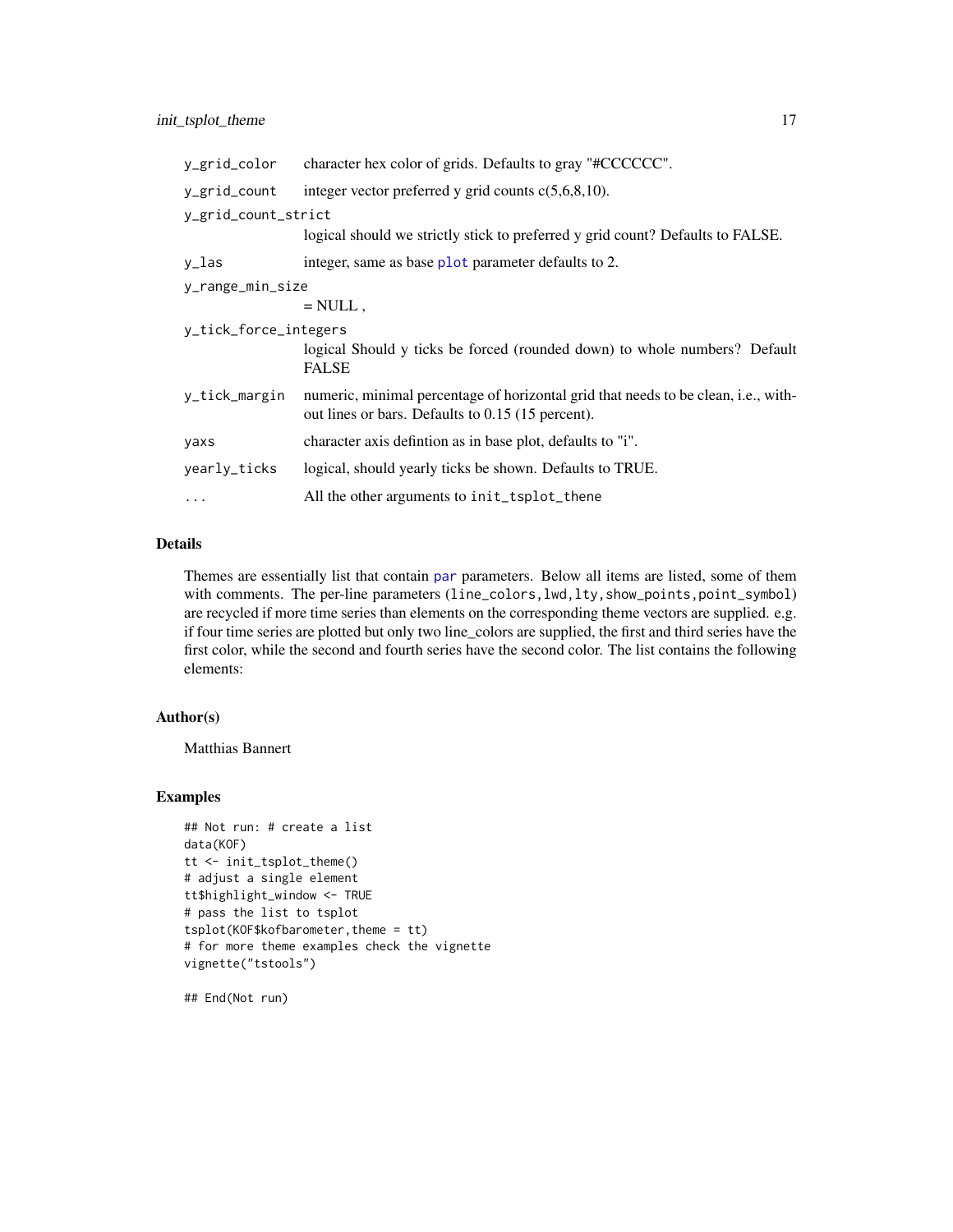#### <span id="page-17-0"></span>Description

A list of time series containing two time series the KOF Barometer and the growth of Swiss GDP over time. KOF Barometer is a monthly business cycle indicator computed by the KOF Swiss Economic Institute. The GDP growth rate is used as a reference series to the Barometer.

#### Usage

**KOF** 

## Format

A list of two time series of class ts

kofbarometer KOF Barometer Indicator' reference Reference series to KOF Barometer, change in Swiss GDP compared to previous month baro\_point\_fc Auto Arima point forecast of the KOF Barometer baro\_lo\_80 Auto Arima 80 percent CI lower bound of the KOF Barometer forecast baro\_hi\_80 Auto Arima 80 percent CI upper bound of the KOF Barometer forecast baro lo 95 Auto Arima 95 percent CI lower bound of the KOF Barometer forecast

baro\_hi\_95 Auto Arima 95 percent CI upper bound of the KOF Barometer forecast ...

## Source

[https://kof.ethz.ch/en/forecasts-and-indicators/indicators/kof-economic-baromet](https://kof.ethz.ch/en/forecasts-and-indicators/indicators/kof-economic-barometer.html)er. [html](https://kof.ethz.ch/en/forecasts-and-indicators/indicators/kof-economic-barometer.html)

long\_to\_ts *Transform a long format data.frame of time series to a tslist*

#### Description

The data.frame must have three columns "date", "value" and "series" (identifying the time series)

```
long_to_ts(
  data,
  keep_last_freq_only = FALSE,
 force_xts = FALSE,
  strip_nas = TRUE
)
```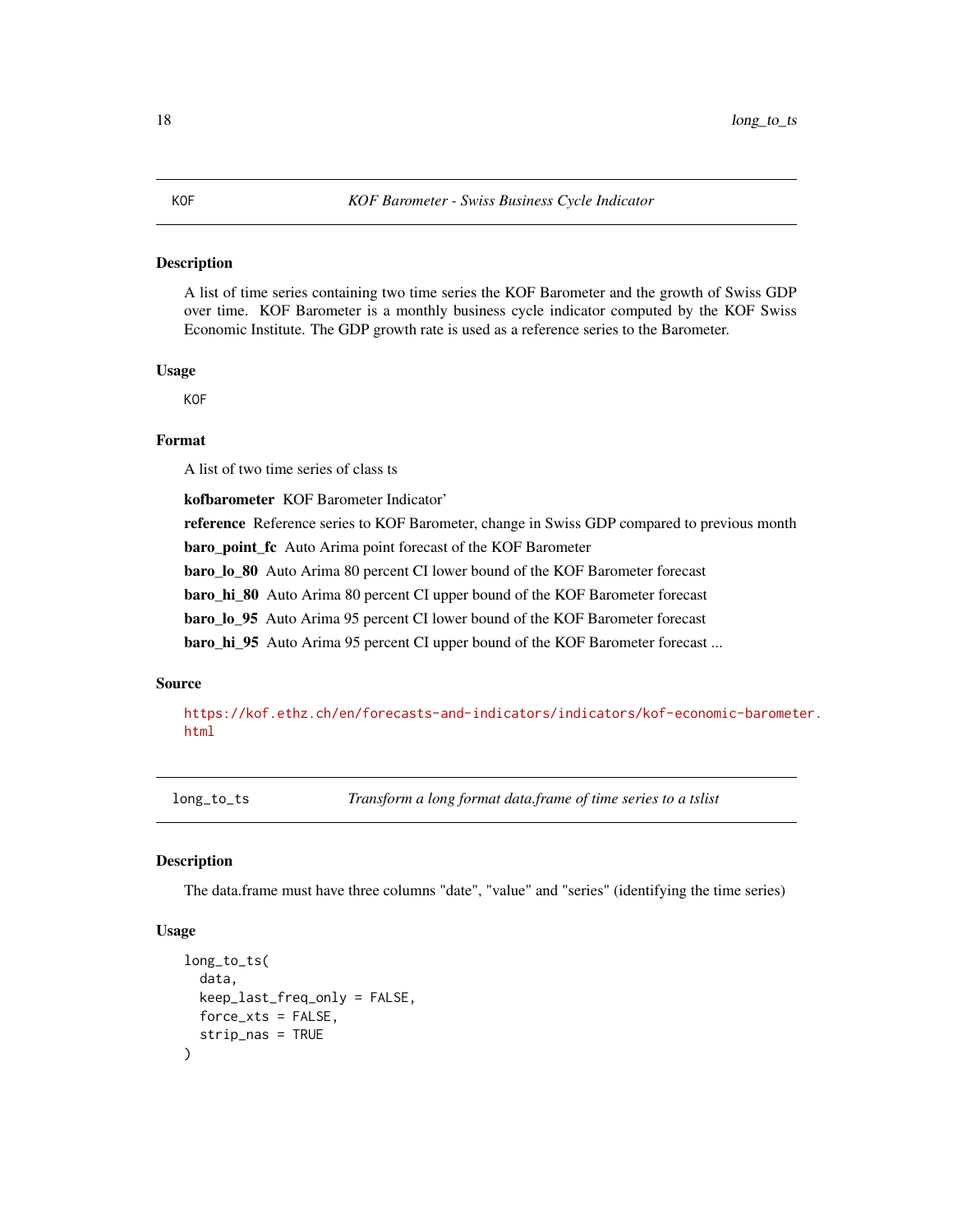#### <span id="page-18-0"></span> $m_to_q$  19

## Arguments

| data                | data.frame The data.frame to be transformed                                                                                                                                                                                  |
|---------------------|------------------------------------------------------------------------------------------------------------------------------------------------------------------------------------------------------------------------------|
| keep_last_freq_only |                                                                                                                                                                                                                              |
|                     | in case there is a frequency change in a time series, should only the part of the<br>series be returned that has the same frequency as the last observation. This is<br>useful when data start out crappy and then stabilize |
| force_xts           | logical                                                                                                                                                                                                                      |
| strip_nas           | logical should NAs be stripped (no leading and trailing nas)?                                                                                                                                                                |
|                     |                                                                                                                                                                                                                              |

<span id="page-18-1"></span>

m\_to\_q *Turn monthly series with regular NAs to quarter*

## Description

Monthly series with NAs in non-quarter months are turned to quarterly series. Series without NAs are just returned.

#### Usage

m\_to\_q(series)

#### Arguments

series an object of class ts with monthly frequency

<span id="page-18-2"></span>overlap\_sorted\_ts\_lists

*Concat Time Series list wise*

## Description

Concat overlapping time series list wise. List needs to be of same length. Takes names of list B.

## Usage

overlap\_sorted\_ts\_lists(listA, listB)

| listA | list of time series |
|-------|---------------------|
| listB | list of time series |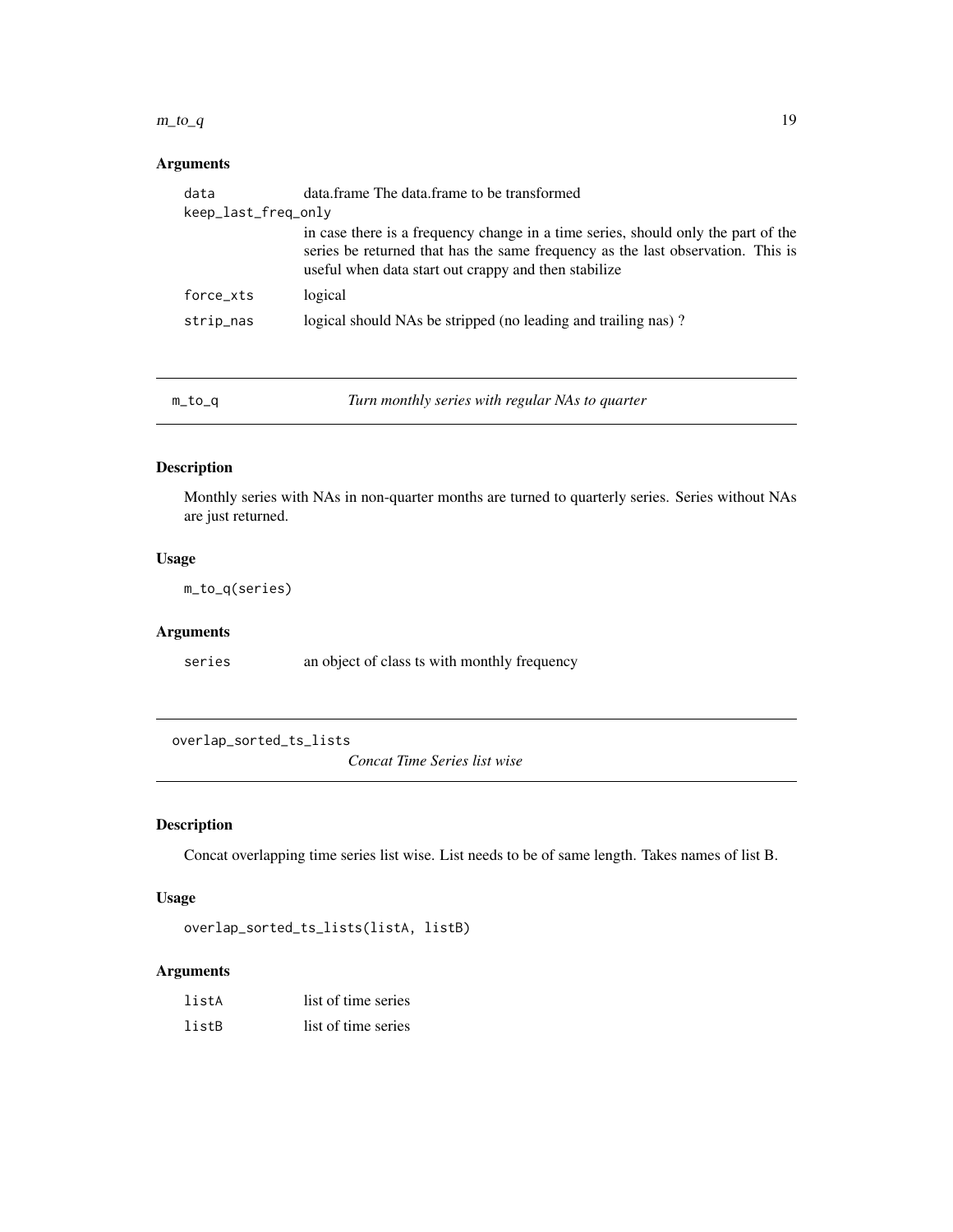<span id="page-19-1"></span><span id="page-19-0"></span>overlap\_ts\_lists\_by\_name

*Resolve Overlap Listwise, helpful with SA*

## Description

Resolve Overlap Listwise, helpful with SA

## Usage

```
overlap_ts_lists_by_name(listA, listB, chunkA = "_f4", chunkB = "_f12")
```
## Arguments

| listA  | list of time series often of lower frequency               |
|--------|------------------------------------------------------------|
| listB  | list of time series often of higher frequency              |
| chunkA | character chunk representing frequencies, defaults to _f4. |
| chunkB | character chunk representing frequences, defaults to _f12. |

| read_swissdata | Read data generated by the Swissdata project |  |  |
|----------------|----------------------------------------------|--|--|
|                |                                              |  |  |

## Description

Read data from swissdata compliant .csv files and turn them into a list of time series.

## Usage

```
read_swissdata(
 path,
 key_columns = NULL,
 filter = NULL,
 aggregates = NULL,
 keep_last_freq_only = FALSE
)
```

| path        | character full path to dataset.                                                                                               |
|-------------|-------------------------------------------------------------------------------------------------------------------------------|
| key_columns | character vector specifying all columns that should be part of the key. Defaults<br>to the dim.order specified by swissdata.  |
| filter      | function A function that is applied to the raw data. data table after it is read.<br>Useful for filtering out undesired data. |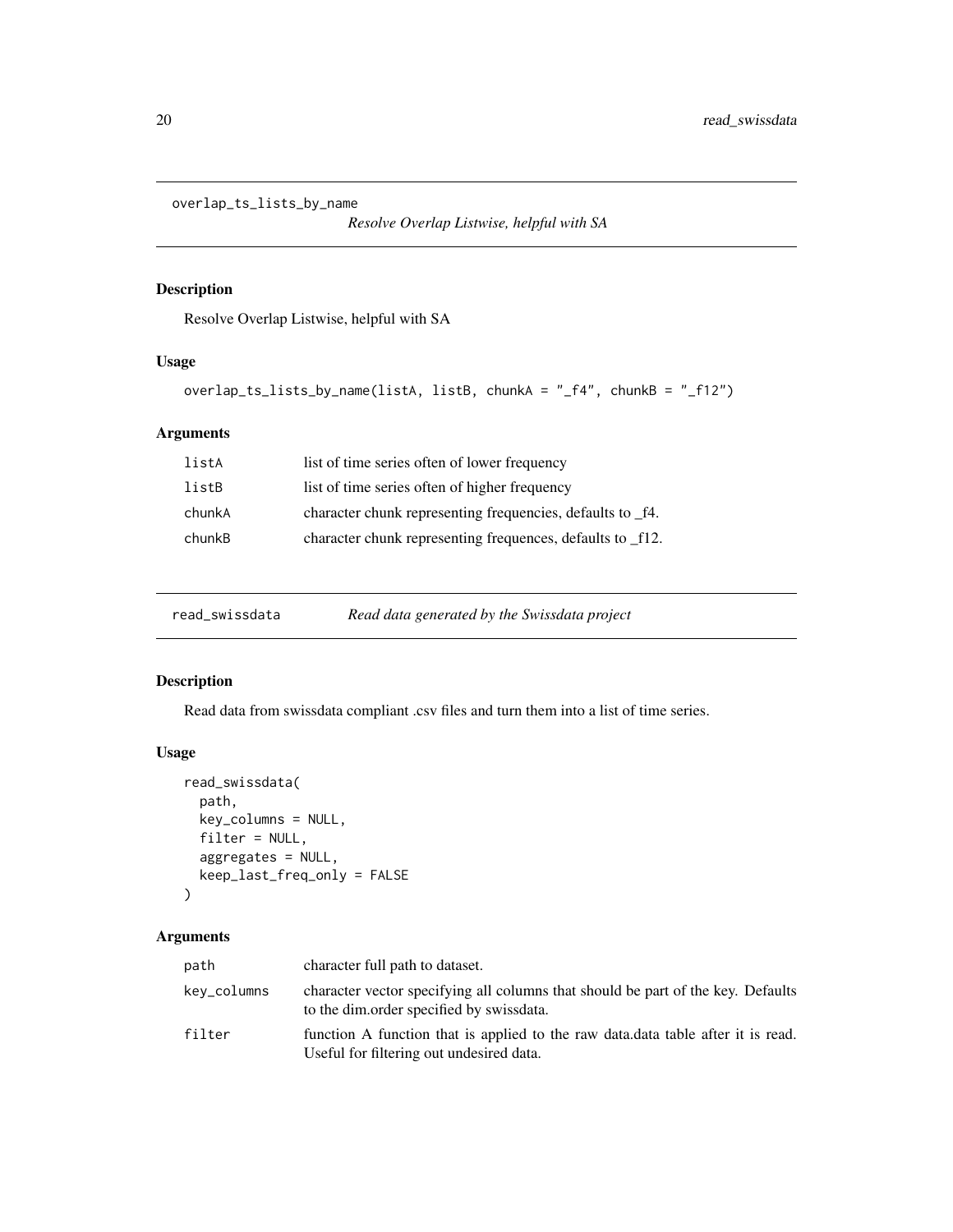<span id="page-20-0"></span>aggregates list A list of dimensions over which to aggregate data. The names of this list determing which function is used to calculate the aggregate (e.g. sum, mean etc.). Defaults to sum.

#### keep\_last\_freq\_only

in case there is a frequency change in a time series, should only the part of the series be returned that has the same frequency as the last observation. This is useful when data start out crappy and then stabilize

## **Details**

The order of dimensions in key\_columns determines their order in the key The resulting ts\_key will be of the form <swissdata-set-name>.<instance of key\_columns[1]>...

#### Examples

```
ds_location <- system.file("example_data/ch.seco.css.csv",package = "tstools")
tslist <- read_swissdata(ds_location,"idx_type")
tsplot(tslist[1])
```
read\_swissdata\_meta *Read swissdata style yaml timeseries metadata*

#### Description

read\_swissdata\_meta reads the given .yaml file and converts it into a per-timeseries format.

#### Usage

read\_swissdata\_meta(path, locale = "de", as\_list = FALSE)

#### Arguments

| path    | Path to the yaml file to be read                                           |
|---------|----------------------------------------------------------------------------|
| locale  | Locale in which to read the data (supported are "de", "fr", "it" and "en") |
| as list | Should the output be converted to a list?                                  |

## Details

If as\_list is set to TRUE, the function returns a nested list with one element per timeseries, otherwise a data.table with one row per series.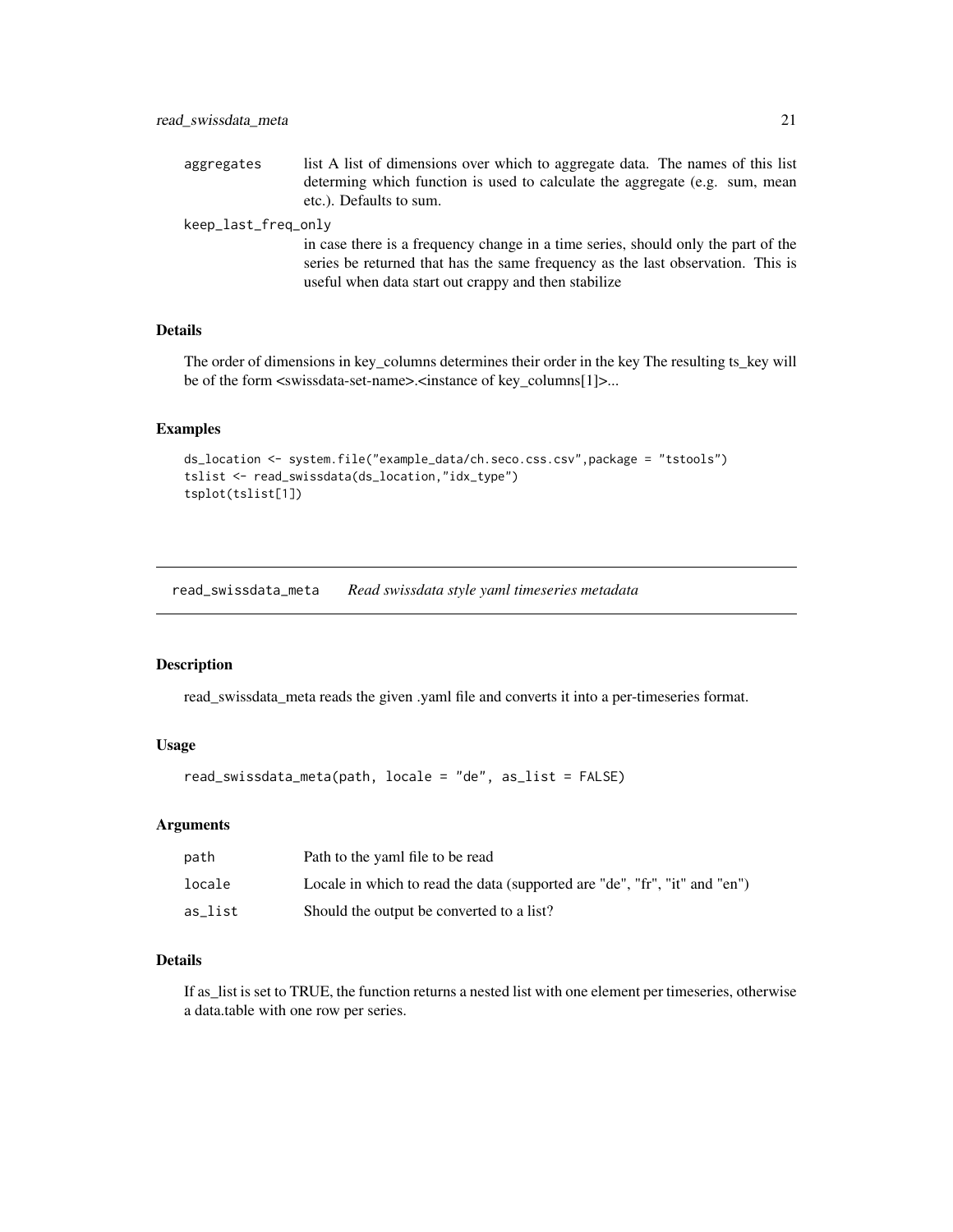<span id="page-21-1"></span><span id="page-21-0"></span>

## Description

If importing from a zip file, the archive should contain a single file with the extension .csv, .xlsx or .json.

## Usage

```
read_ts(
  file,
  format = c("csv", "xlsx", "json", "zip"),
 sep = ","skip = 0,column_names = c("date", "value", "series"),
 keep_last_freq_only = FALSE,
  force_xts = FALSE
\mathcal{L}
```
## Arguments

| file                | Path to the file to be read                                                                                                                                                                                                                                                                                           |  |
|---------------------|-----------------------------------------------------------------------------------------------------------------------------------------------------------------------------------------------------------------------------------------------------------------------------------------------------------------------|--|
| format              | Which file format is the data stored in? If no format is supplied, read_ts will<br>attempt to guess from the file extension.                                                                                                                                                                                          |  |
| sep                 | character seperator for csv files. defaults to '                                                                                                                                                                                                                                                                      |  |
| skip                | numeric See data.table's fread.                                                                                                                                                                                                                                                                                       |  |
| column_names        | character vector denoting column names, defaults to c("date", "value", "series).                                                                                                                                                                                                                                      |  |
| keep_last_freq_only |                                                                                                                                                                                                                                                                                                                       |  |
|                     | in case there is a frequency change in a time series, should only the part of the<br>series be returned that has the same frequency as the last observation. This is<br>useful when data start out crappy and then stabilize after a while. Defaults to<br>FALSE. Hence only the last part of the series is returned. |  |
| force_xts           | If set to true, the time series will be returned as xts objects regargless of regular-<br>ity. Setting this to TRUE means keep_last_freq_only is ignored.                                                                                                                                                             |  |

## Value

A named list of ts objects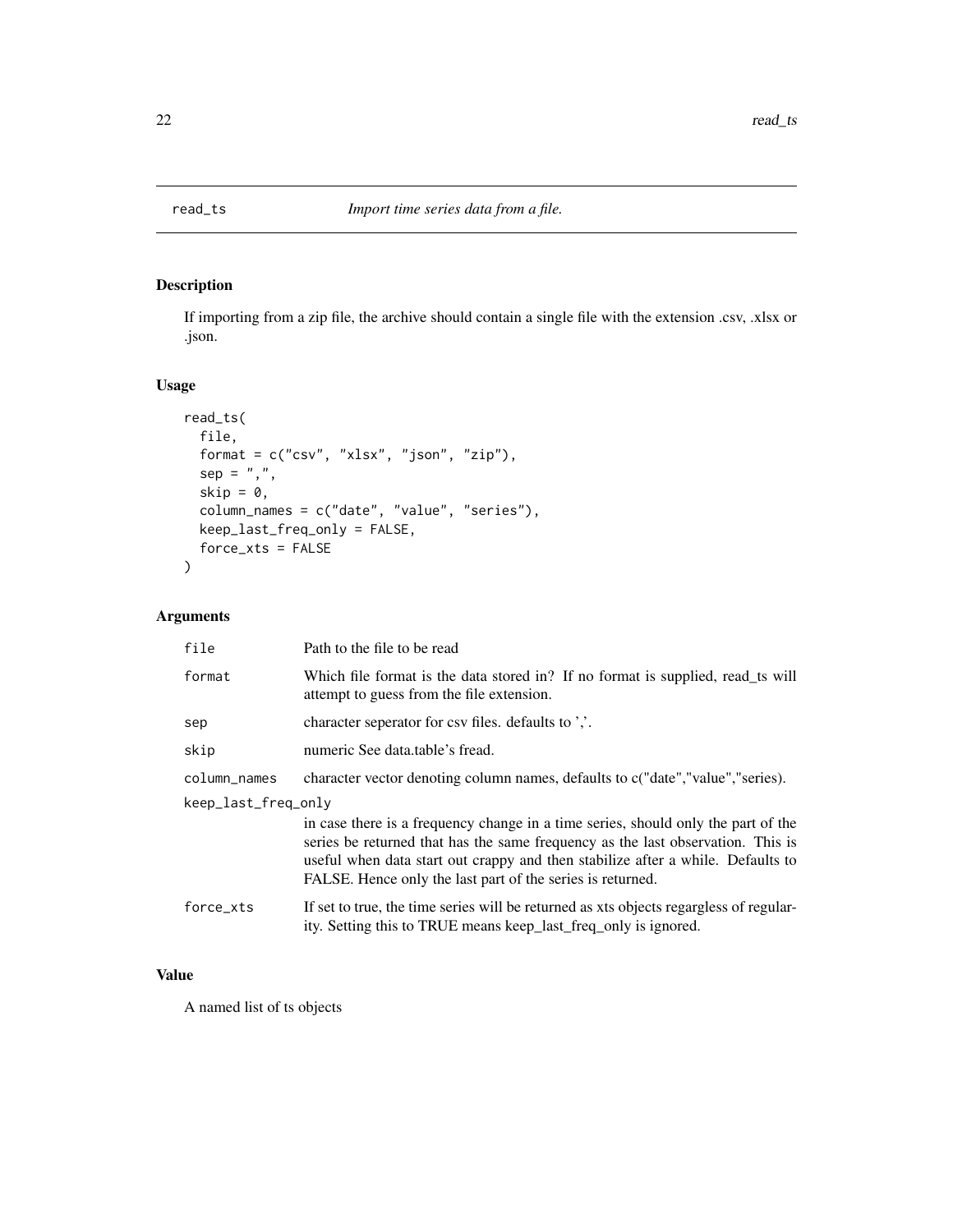<span id="page-22-0"></span>

#### Description

Adds missing values to turn an irregular time series into a regular one. This function is currently experimental. Only works or target frequencies 1,2,4,12.

#### Usage

```
regularize(x)
```
#### Arguments

x an irregular time series object of class zoo or xts.

#### Examples

```
ts1 \le rnorm(5)dv <- c(seq(as.Date("2010-01-01"), length = 3, by="3 years"),
seq(as.Date("2018-01-01"), length = 2, by="2 years"))
library(zoo)
xx <- zoo(ts1,dv)
regularize(xx)
dv2 <- c(seq(as.Date("2010-01-01"), length = 20, by = "1 months"))
dv2 <- dv2[c(1:10, 14:20)]
xx2 <- zoo(rnorm(length(dv2)), dv2)
regularize(xx2)
```
<span id="page-22-1"></span>resolve\_ts\_overlap *Concatenate Time Series and Resolve Overlap Automatically*

#### Description

Append time series to each other. Resolve overlap determines which of two ts class time series is reaching further and arranges the two series into first and second series accordingly. Both time series are concatenated to one if both series had the same frequency. Typically this function is used concatenate two series that have a certain overlap, but one series clearly starts earlier while the other lasts longer. If one series starts earlier and stops later, all elements of the shorter series will be inserted into the larger series, i.e. elements of the smaller series will replace the elements of the longer series. Usually ts2 is kept.

```
resolve_ts_overlap(ts1, ts2, keep_ts2 = T, tolerance = 0.001)
```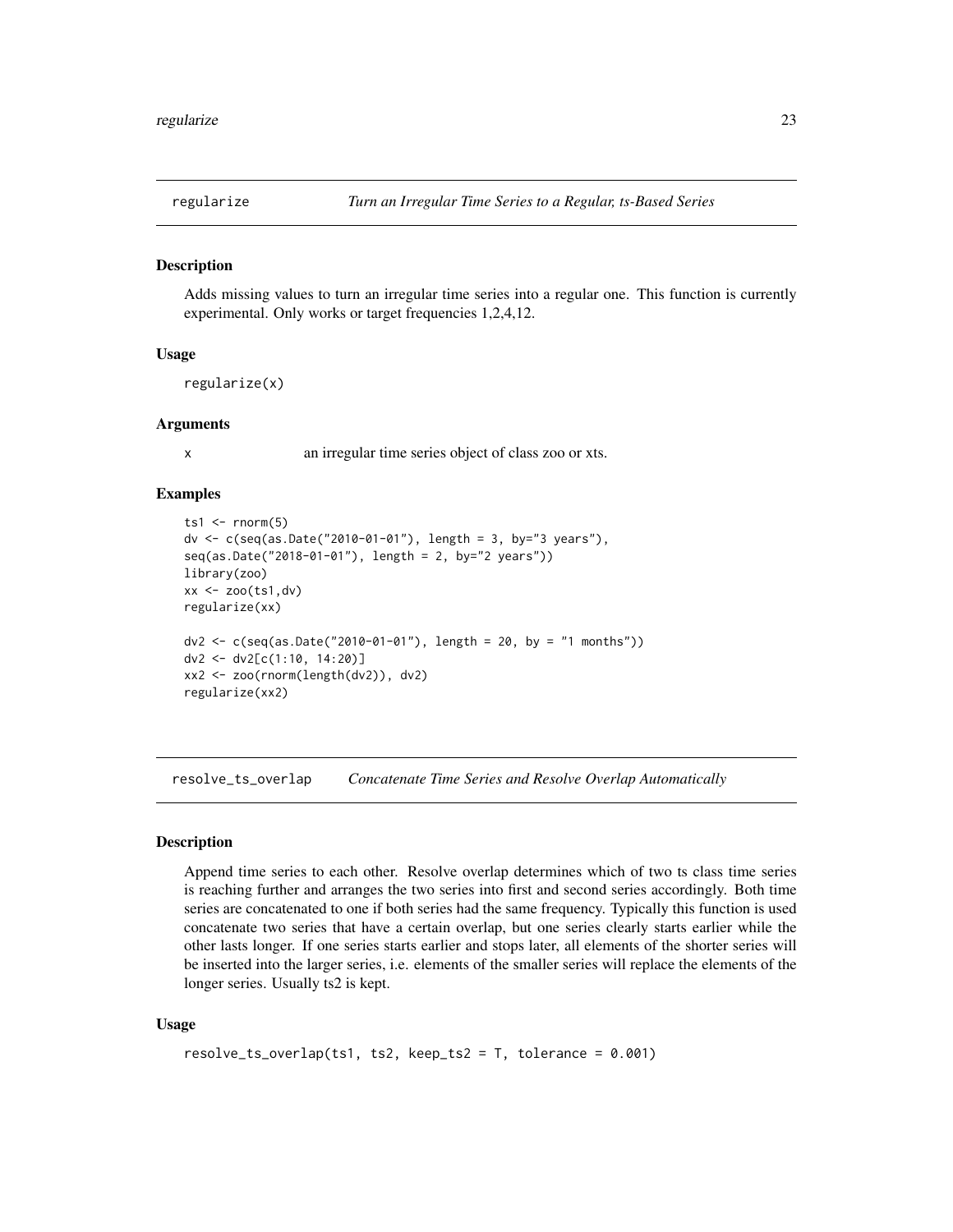#### <span id="page-23-0"></span>Arguments

| ts1       | ts time series, typically the older series                                                                                                                                                                                                                                                                |
|-----------|-----------------------------------------------------------------------------------------------------------------------------------------------------------------------------------------------------------------------------------------------------------------------------------------------------------|
| ts2       | ts time series, typically the younger series                                                                                                                                                                                                                                                              |
| keep_ts2  | logical should ts2 be kept? Defaults to TRUE.                                                                                                                                                                                                                                                             |
| tolerance | numeric when comparing min and max values with a index vector of a time<br>series R runs in to trouble with precision handling, thus a tolerance needs to be<br>set. Typically this does not need to be adjusted. E.g. 2010 != 2010.000. With<br>the help of the tolerance parameter these two are equal. |

#### Examples

```
ts1 <- ts(rnorm(100), start = c(1990, 1), frequency = 4)
ts2 \leq ts(1:18, start = c(2000, 1), frequency = 4)resolve_ts_overlap(ts1,ts2)
# automatical detection of correction sequence!
```

```
ts1 <- ts(rnorm(90), start = c(1990, 1), frequency = 4)
ts2 \leq ts(1:60, start = c(2000, 1), frequency = 4)resolve_ts_overlap(ts1,ts2)
```

```
# both series are of the same length use sequence of arguments.
ts1 <- ts(rnorm(100), start = c(1990, 1), frequency = 4)
ts2 \leq ts(1:48, start = c(2003, 1), frequency = 4)resolve_ts_overlap(ts1,ts2)
ts1 <- ts(rnorm(101), start = c(1990, 1), frequency = 4)
ts2 \leq ts(1:61, start = c(2000, 1), frequency = 4)resolve_ts_overlap(ts1,ts2)
#' clearly dominatn ts2 series
ts1 <- ts(rnorm(50), start = c(1990,1), frequency = 4)
ts2 \leq ts(1:100, start = c(1990, 1), frequency = 4)resolve_ts_overlap(ts1,ts2)
```
set\_month\_to\_NA *Set Periods to NA*

#### Description

This function is typically used to discard information in non-quarter month. I.e., data is only kept in January, April, July and December and otherwise set to NA. In combination with  $m_to_q$  this function is useful to turn monthly series into quarterly series by letting the quarter month values represent the entire quarter. This can be useful when data was interpolated because of mixing data of different frequencies and needs to be converted back to a regular, quarterly time series.

```
set\_month\_to_NA(series, keep\_month = c(1, 4, 7, 10))
```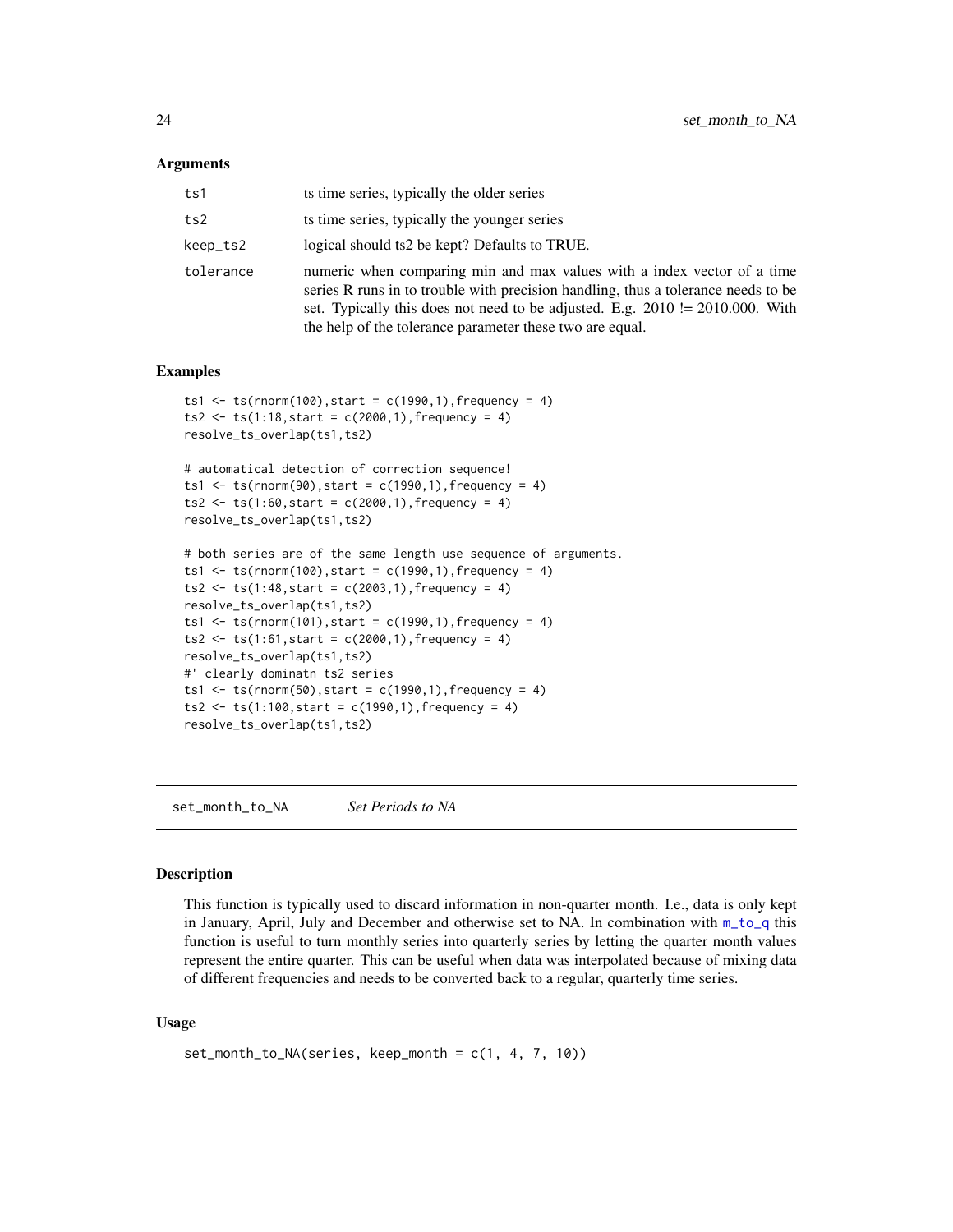## <span id="page-24-0"></span>Arguments

| series     | ts object                                                                           |
|------------|-------------------------------------------------------------------------------------|
| keep_month | integer vector denoting the months that not be set to NA. Defaults to $c(1,4,7,10)$ |

#### Examples

```
tsq <- ts(1:20,start=c(1990,1),frequency = 4)
aa <- tsqm(tsq)
m_to_q(set_month_to_NA(aa))
```
start\_ts\_after\_internal\_nas *Start a Time Series after the Last Internal NA*

## Description

Internal NAs can cause trouble for time series operations such as X-13-ARIMA SEATS seasonal adjustment. Often, internal NAs only occur at at the beginning of a time series. Thus an easy solution to the problem is to discard the initial part of the data which contains the NA values. This way only a small part of the information is lost as opposed to not being able to seasonally adjust an entire series.

#### Usage

start\_ts\_after\_internal\_nas(series)

#### Arguments

series on object of class ts

## See Also

[stripLeadingNAsFromTs](#page-28-1), [stripTrailingNAsFromTs](#page-28-1)

### Examples

```
ts1 < -1:30ts1[c(3,6)] < -NAts1 <- ts(ts1,start=c(2000,1), frequency = 4)
start_ts_after_internal_nas(ts1)
```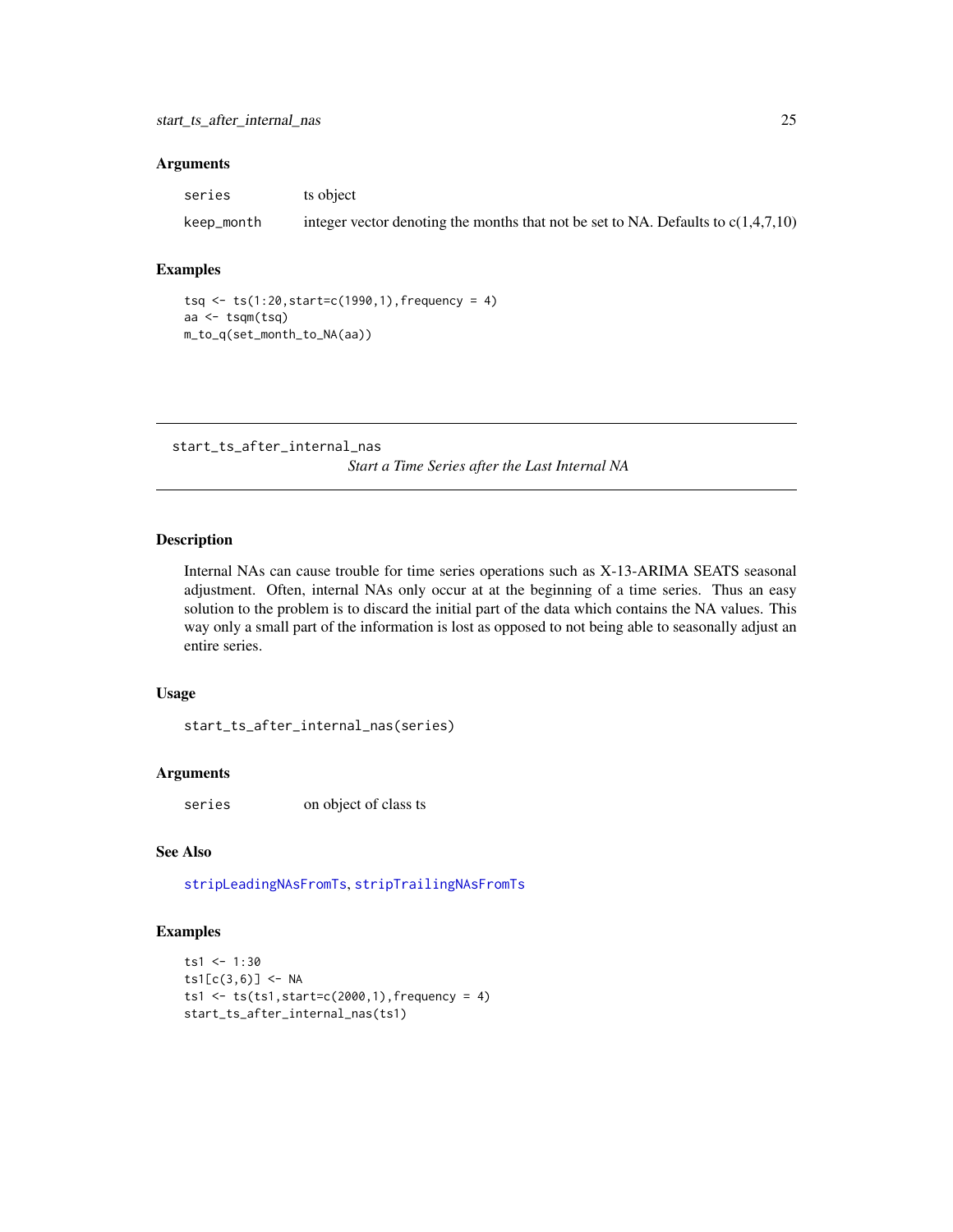<span id="page-25-2"></span><span id="page-25-0"></span>strip\_ts\_of\_leading\_nas

*Strip Leading / Trailing NAs from a Time Series Object*

## <span id="page-25-3"></span>Description

Removes NAs to begin with and starts time series index at the first non-NA value.

#### Usage

strip\_ts\_of\_leading\_nas(s)

strip\_ts\_of\_trailing\_nas(s)

#### Arguments

s an object of class ts.

<span id="page-25-1"></span>tsplot *Plot Time Series*

#### Description

Conveniently plot time series.

```
tsplot(
  ...,
  tsr = NULL,ci = NULL,left_as_bar = FALSE,
  group_bar_chart = FALSE,
  relative_bar_chart = FALSE,
 left_as_band = FALSE,
 plot_title = NULL,
 plot_subtitle = NULL,
 plot_subtitle_r = NULL,
  find_ticks_function = "findTicks",
  overall_xlim = NULL,
  overall_ylim = NULL,
 manual_date_ticks = NULL,
 manual_value_ticks_l = NULL,
 manual_value_ticks_r = NULL,
 manual_ticks_x = NULL,
```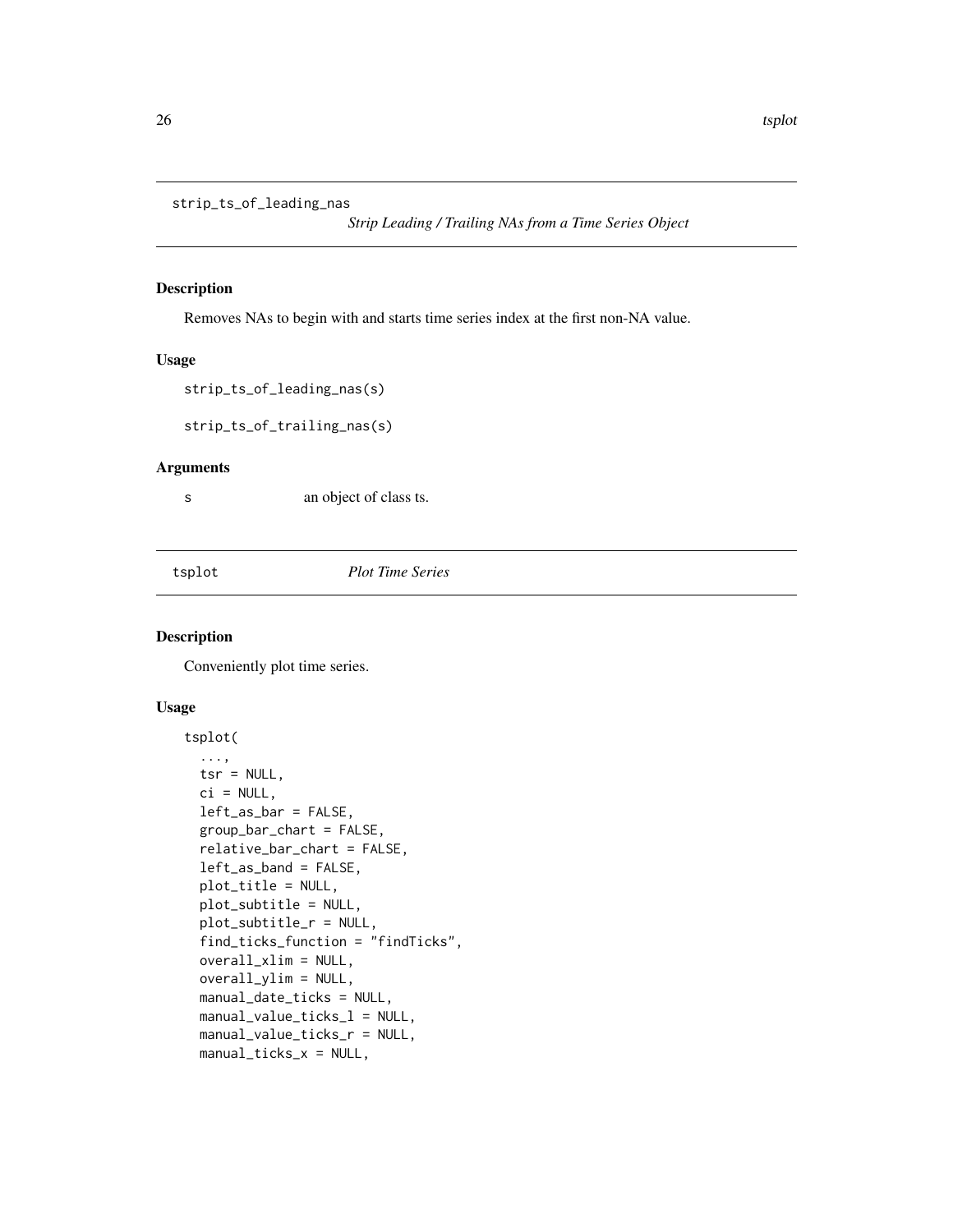<span id="page-26-0"></span>tsplot 27

```
theme = NULL,
 quiet = TRUE,
 auto legend = TRUE,
 output\_format = "plot",filename = "tsplot",
 close_graphics_device = TRUE
)
```

| .                    | multiple objects of class ts or a list of time series. All objects passed through the<br>parameter relate to the standard left y-axis.                                                                                                                                                                                          |
|----------------------|---------------------------------------------------------------------------------------------------------------------------------------------------------------------------------------------------------------------------------------------------------------------------------------------------------------------------------|
| tsr                  | list of time series objects of class ts.                                                                                                                                                                                                                                                                                        |
| сi                   | list of confidence intervals for time series                                                                                                                                                                                                                                                                                    |
| left_as_bar          | logical should the series that relate to the left bar be drawn as (stacked) bar<br>charts?                                                                                                                                                                                                                                      |
| group_bar_chart      |                                                                                                                                                                                                                                                                                                                                 |
|                      | logical should a bar chart be grouped instead of stacked?                                                                                                                                                                                                                                                                       |
| relative_bar_chart   |                                                                                                                                                                                                                                                                                                                                 |
|                      | logical Should time series be normalized such that bars range from 0 to 1? De-<br>faults to FALSE. That way every sub bar (time series) is related to the global<br>max. Hence do not expect every single bar to reach 1. This works for stacked<br>and grouped charts and does not change anything but the scale of the chart. |
| left_as_band         | logical Should the time series assigned to the left axis be displayed as stacked<br>area charts?                                                                                                                                                                                                                                |
| plot_title           | character title to be added to the plot                                                                                                                                                                                                                                                                                         |
| plot_subtitle        | character subtitle to be added to the plot                                                                                                                                                                                                                                                                                      |
| plot_subtitle_r      |                                                                                                                                                                                                                                                                                                                                 |
|                      | character second subtitle to be added at the top right                                                                                                                                                                                                                                                                          |
| find_ticks_function  |                                                                                                                                                                                                                                                                                                                                 |
|                      | function to compute ticks.                                                                                                                                                                                                                                                                                                      |
| overall_xlim         | integer overall x-axis limits, defaults to NULL.                                                                                                                                                                                                                                                                                |
| overall_ylim         | integer overall y-axis limits, defaults to NULL.                                                                                                                                                                                                                                                                                |
| manual_date_ticks    |                                                                                                                                                                                                                                                                                                                                 |
| manual_value_ticks_l | character vector of manual date ticks.                                                                                                                                                                                                                                                                                          |
|                      | numeric vector, forcing ticks to the left y-axis                                                                                                                                                                                                                                                                                |
| manual_value_ticks_r |                                                                                                                                                                                                                                                                                                                                 |
|                      | numeric vector, forcing ticks to the right y-axis                                                                                                                                                                                                                                                                               |
|                      | manual_ticks_x numeric vector, forcing ticks on the x axis                                                                                                                                                                                                                                                                      |
| theme                | list of default plot output parameters. Defaults to NULL, which leads to init_tsplot_theme<br>being called. Please see the vignette for details about tweaking themes.                                                                                                                                                          |
| quiet                | logical suppress output, defaults to TRUE.                                                                                                                                                                                                                                                                                      |
| auto_legend          | logical should legends be printed automatically, defaults to TRUE.                                                                                                                                                                                                                                                              |
|                      |                                                                                                                                                                                                                                                                                                                                 |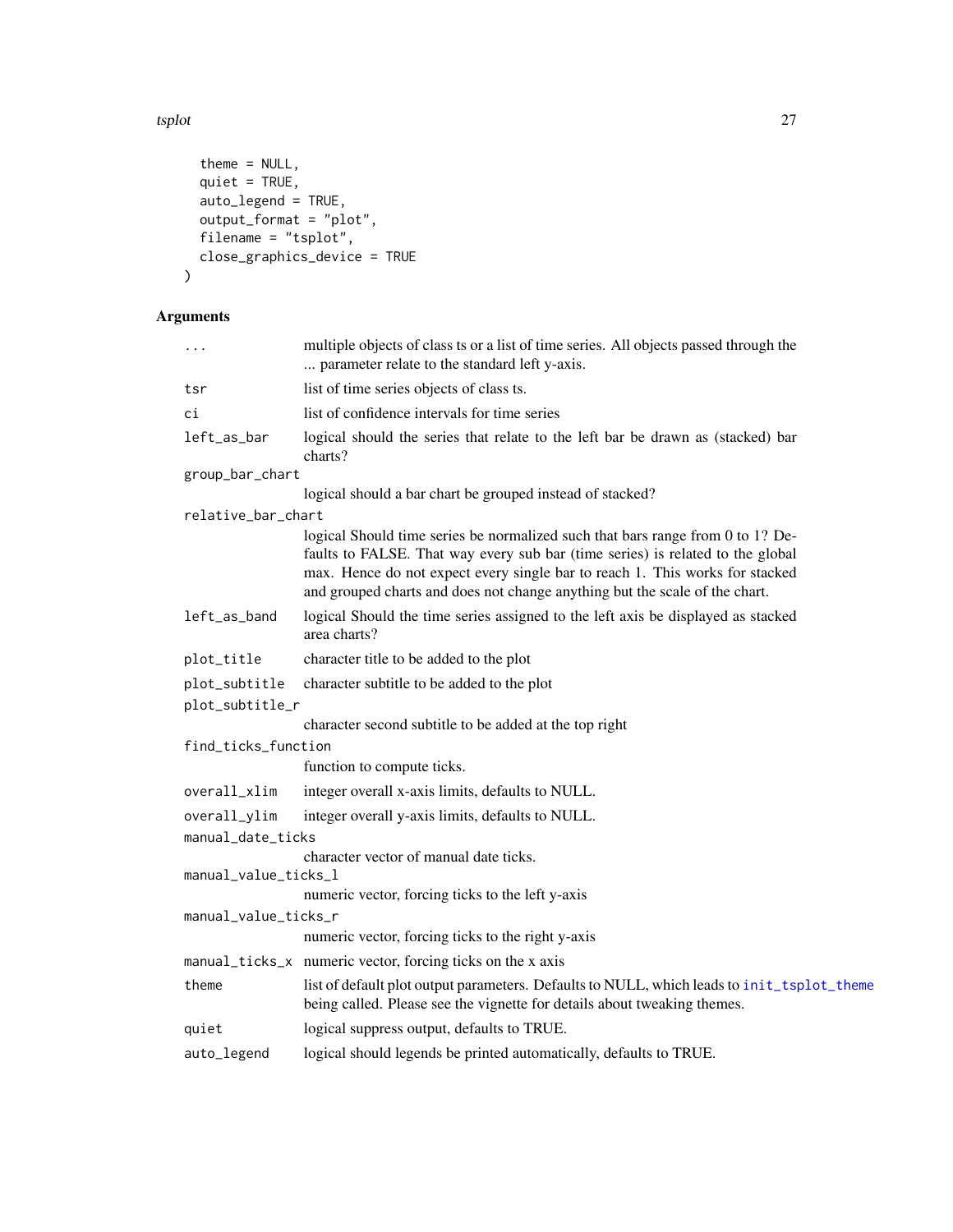<span id="page-27-0"></span>

| output_format         | character Should the plot be drawn on screen or written to a file? Possible values<br>are "plot" for screen output and "pdf". Default "plot"                                           |  |
|-----------------------|----------------------------------------------------------------------------------------------------------------------------------------------------------------------------------------|--|
| filename              | character Path to the file to be written if output_format is "pdf". Default<br>"tsplot.pdf"                                                                                            |  |
| close_graphics_device | logical Should the graphics device of the output file be closed after tsplot? Set<br>this to FALSE to be able to make modifications to the plot after tsplot finishes.<br>Default TRUE |  |

## Details

The ci parameter is a 3-level list of the form list( $t = 1$  = list( $ci_value_1 = list( ub = upper_bound_ts_,object,$  $lb = lower\_bound_ts\_object$  ), ... ), ... )

See vignette("tstools") for details.

tsqm *Interpolate quarterly time series into monthly*

## Description

Repeat quarterly variables two times to generate a monthly variable.

## Usage

tsqm(qts)

## Arguments

qts quarterly time series

## Examples

 $tsq < -ts(1:20, start = c(1990, 1), frequency = 4)$ tsqm(tsq)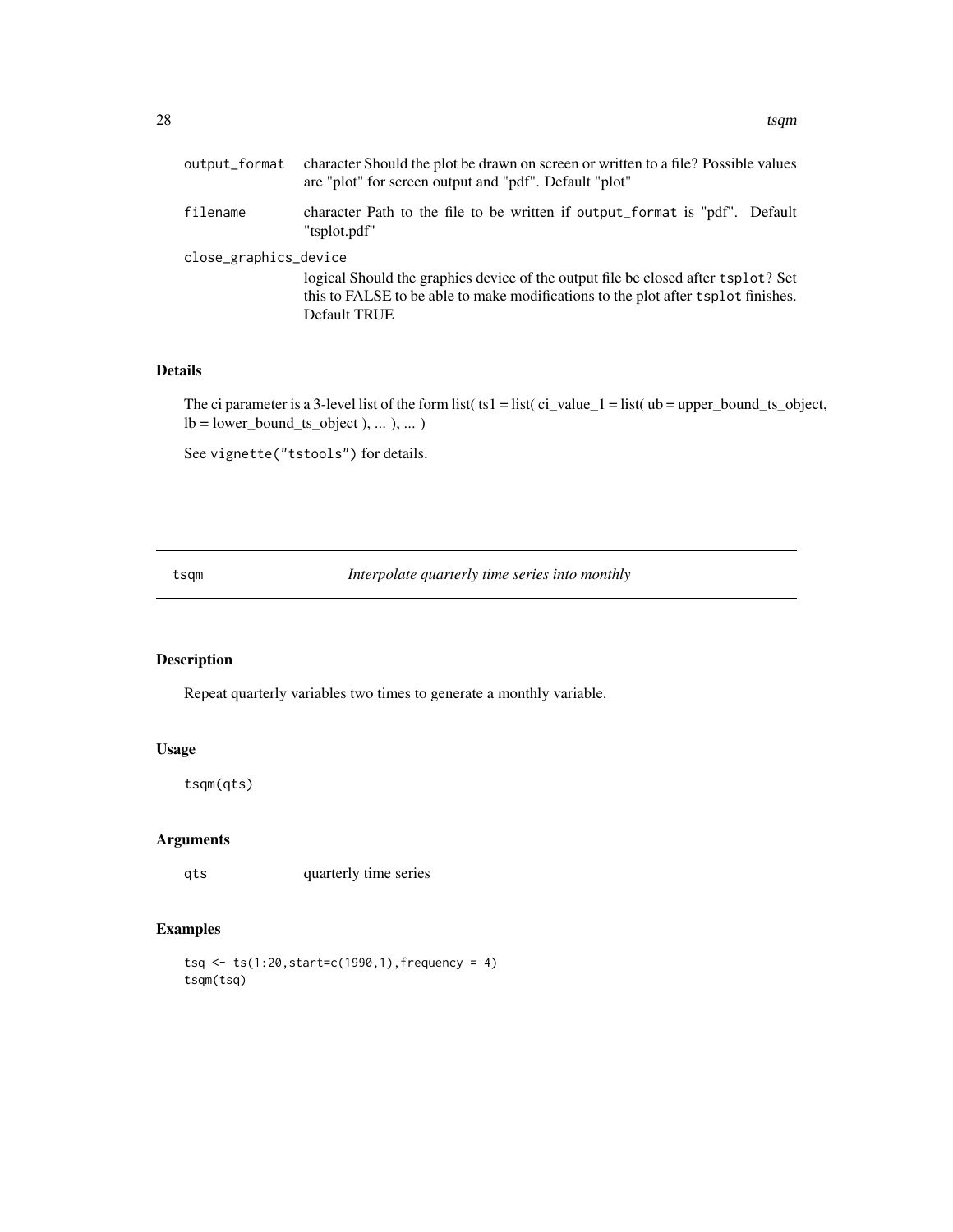## <span id="page-28-1"></span><span id="page-28-0"></span>Description

These functions are provided for compatibility with older version of the tstools package. They may eventually be completely removed.

#### Arguments

... Parameters to be passed to the modern version of the function

#### Details

| computeDecimalTime     | now a synonym for compute_decimal_time     |
|------------------------|--------------------------------------------|
| concatTs               | now a synonym for concat_ts                |
| fillupYearWitnNAs      | now a synonym for fill_year_with_nas       |
| importTimeSeries       | now a synonym for read_ts                  |
| init_tsplot_theme      | now a synonym for init_tsplot_theme        |
| overlapSortedLists     | now a synonym for overlap_sorted_ts_lists  |
| overlapTslByName       | now a synonym for overlap_ts_lists_by_name |
| resolveOverlap         | now a synonym for resolve_ts_overlap       |
| stripLeadingNAsFromTs  | now a synonym for strip_ts_of_leading_nas  |
| stripTrailingNAsFromTs | now a synonym for strip_ts_of_trailing_nas |
| writeTimeSeries        | now a synonym for write_ts                 |

wide\_to\_ts *Transform a wide format data.frame into a tslist*

## Description

The time series in the data.frame may be stored either rowwise or columnswise. The identifying column must be called date (for columnwise) or series (for rowwise)

## Usage

wide\_to\_ts(data, keep\_last\_freq\_only = FALSE, force\_xts = FALSE)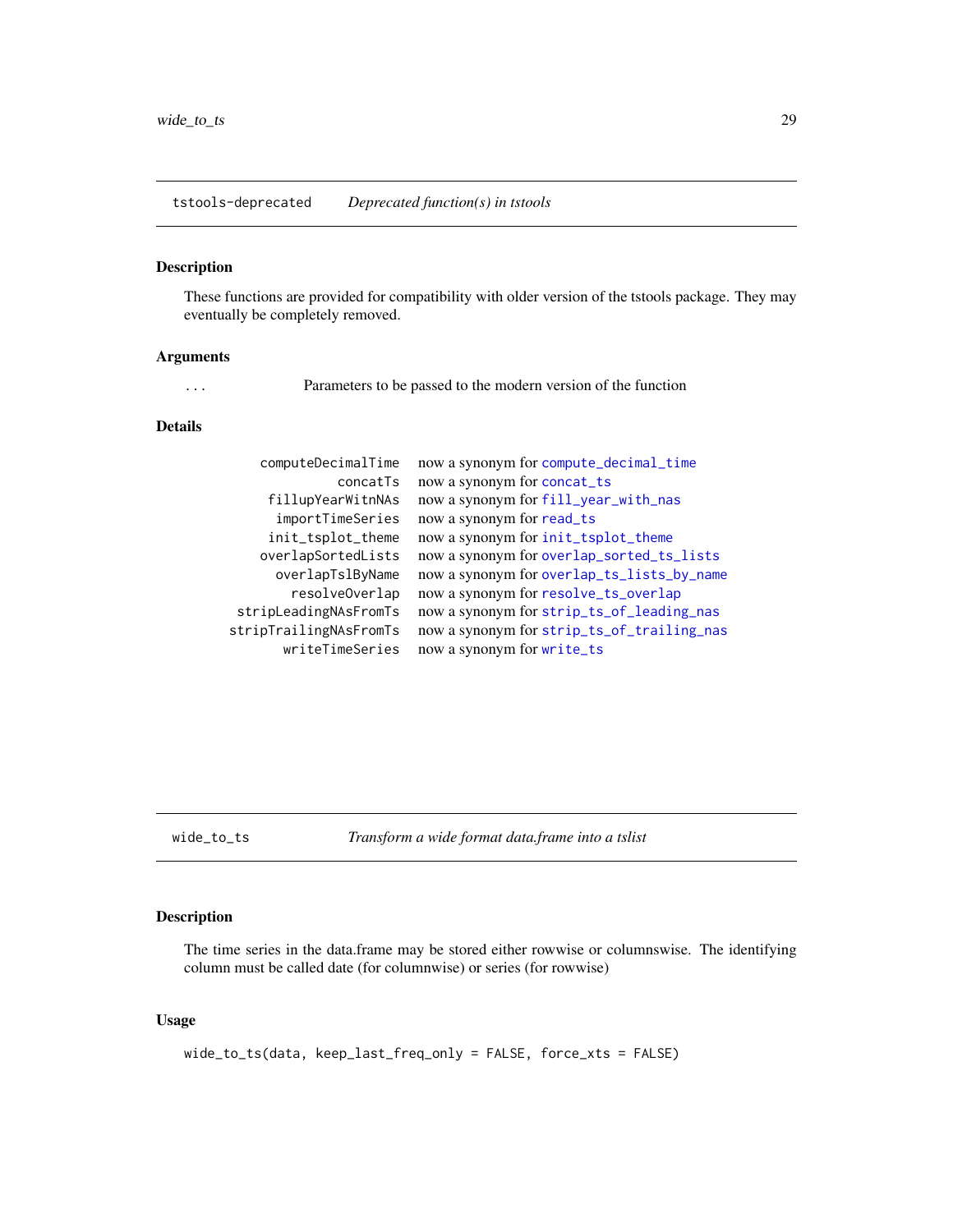## <span id="page-29-0"></span>Arguments

| data                | data.frame The data.frame to be transformed                                                                                                                                                                                                                                                                           |
|---------------------|-----------------------------------------------------------------------------------------------------------------------------------------------------------------------------------------------------------------------------------------------------------------------------------------------------------------------|
| keep_last_freq_only |                                                                                                                                                                                                                                                                                                                       |
|                     | in case there is a frequency change in a time series, should only the part of the<br>series be returned that has the same frequency as the last observation. This is<br>useful when data start out crappy and then stabilize after a while. Defaults to<br>FALSE. Hence only the last part of the series is returned. |
| force xts           | boolean force xts format? Defaults to FALSE.                                                                                                                                                                                                                                                                          |
|                     |                                                                                                                                                                                                                                                                                                                       |

<span id="page-29-1"></span>write\_ts *Export a list of time series to a file.*

## Description

Export a list of time series to a file.

## Usage

```
write_ts(
  tl,
  fname = NULL,
 format = "csv",
 date_format = NULL,
 timestamp_to_fn = FALSE,
  round_digits = NULL,
 rdata_varname = "tslist",
  ...
\mathcal{L}
```

| t1              | list of time series                                                                                                                                                                                                                           |  |
|-----------------|-----------------------------------------------------------------------------------------------------------------------------------------------------------------------------------------------------------------------------------------------|--|
| fname           | character file name. Defaults to NULL, displaying output on console. Set a file<br>name without file extension in order to store a file. Default file names / location<br>are not CRAN compliant which is why the file name defaults to NULL. |  |
| format          | character denotes export formats. Defaults to .csv. "csv", "xlsx", "json", "rdata"<br>are available. Spreadsheet formats like csv allow for further optional parameters.                                                                      |  |
| date_format     | character denotes the date format. Defaults to NULL. If set to null the default is<br>used: Jan $2010$ .                                                                                                                                      |  |
| timestamp_to_fn |                                                                                                                                                                                                                                               |  |
|                 | If TRUE, the current date will be appended to the file name. Defaults to FALSE.                                                                                                                                                               |  |
| round_digits    | integer, precision in digits.                                                                                                                                                                                                                 |  |
| rdata_varname   | character name of the list of time series within the store RData. Defaults to<br>"tslist".                                                                                                                                                    |  |
| $\ddots$ .      | additional arguments used by spedific formats.                                                                                                                                                                                                |  |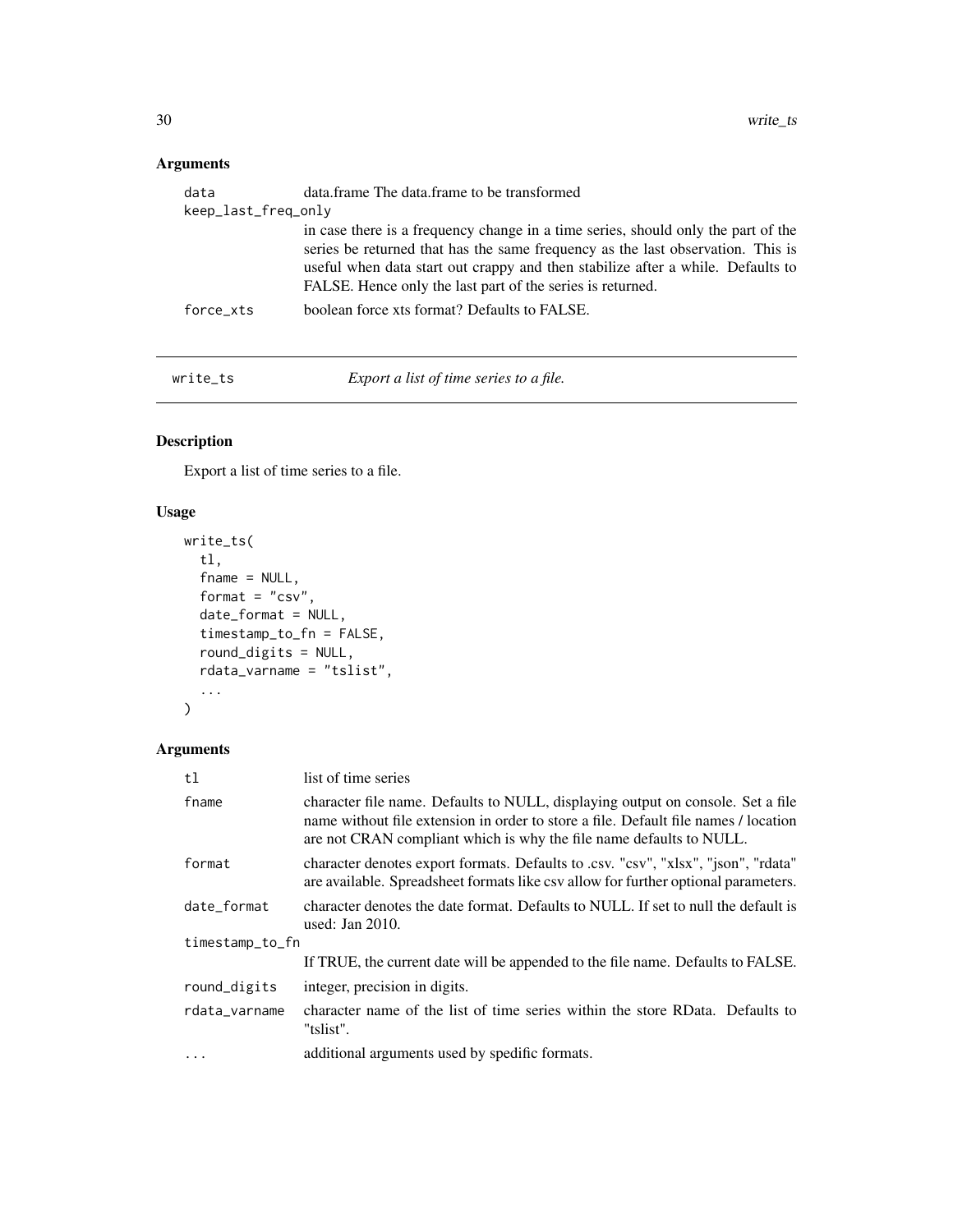write\_ts 31

## Details

Additional arguments covered by ...

| <b>Name</b> | Effect                                                                 | Format(s)                                                    |
|-------------|------------------------------------------------------------------------|--------------------------------------------------------------|
| wide        | Export data in a wide format (one column per series)                   | CSV. XLSX                                                    |
| transpose   | Transpose exported data (one row per series)                           | $\text{CSV}, \text{XLSX}, \text{only if wide} = \text{TRUE}$ |
| zip         | If set to TRUE, the file is compressed into a zip archive after export | anv                                                          |